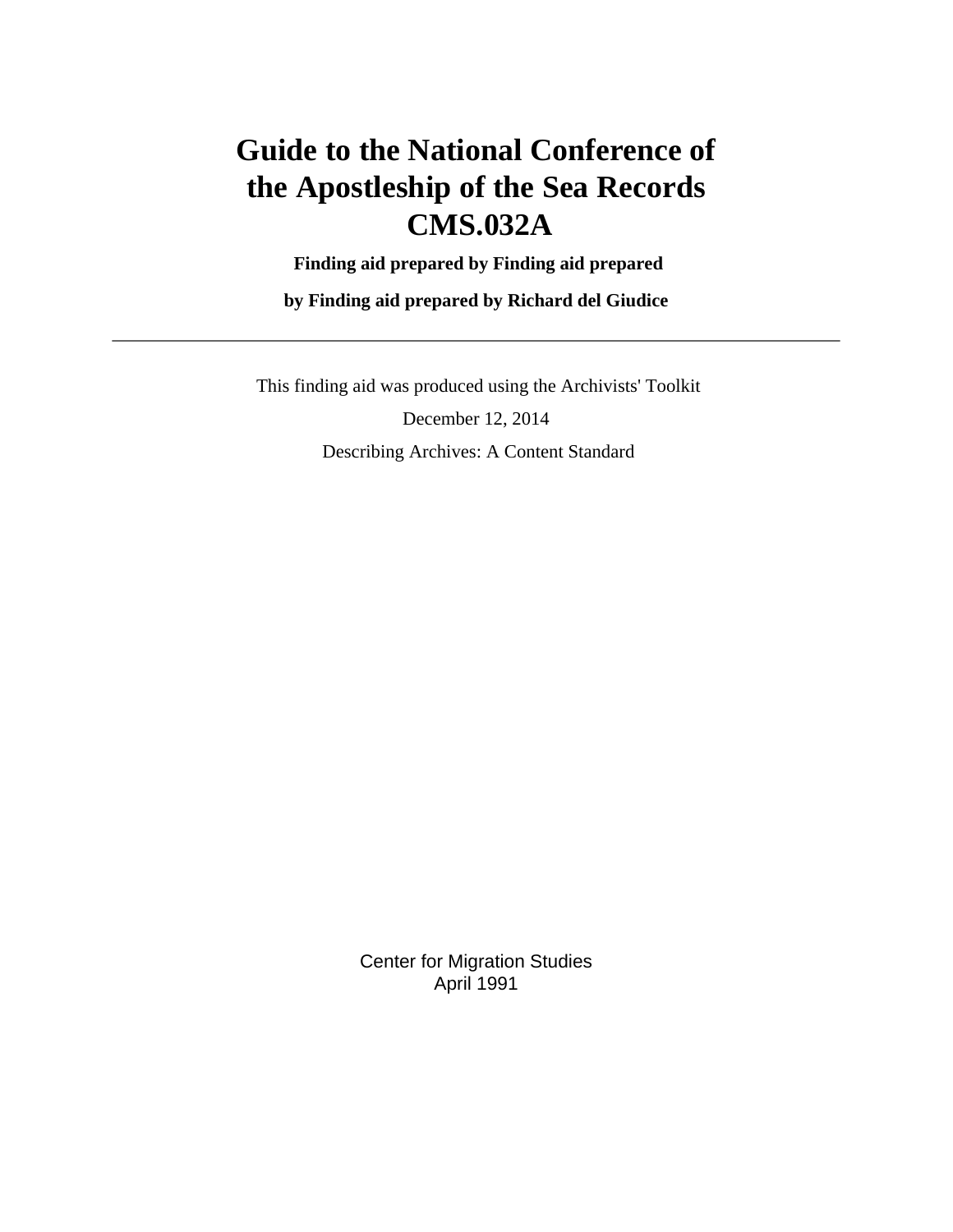# **Table of Contents**

| Series B: US Apostleship of the Sea Conference with the Pontifical Commission on Migration and |
|------------------------------------------------------------------------------------------------|
| Tourism and International Congresses and Conferences of the Apostleship of the Sea25           |
|                                                                                                |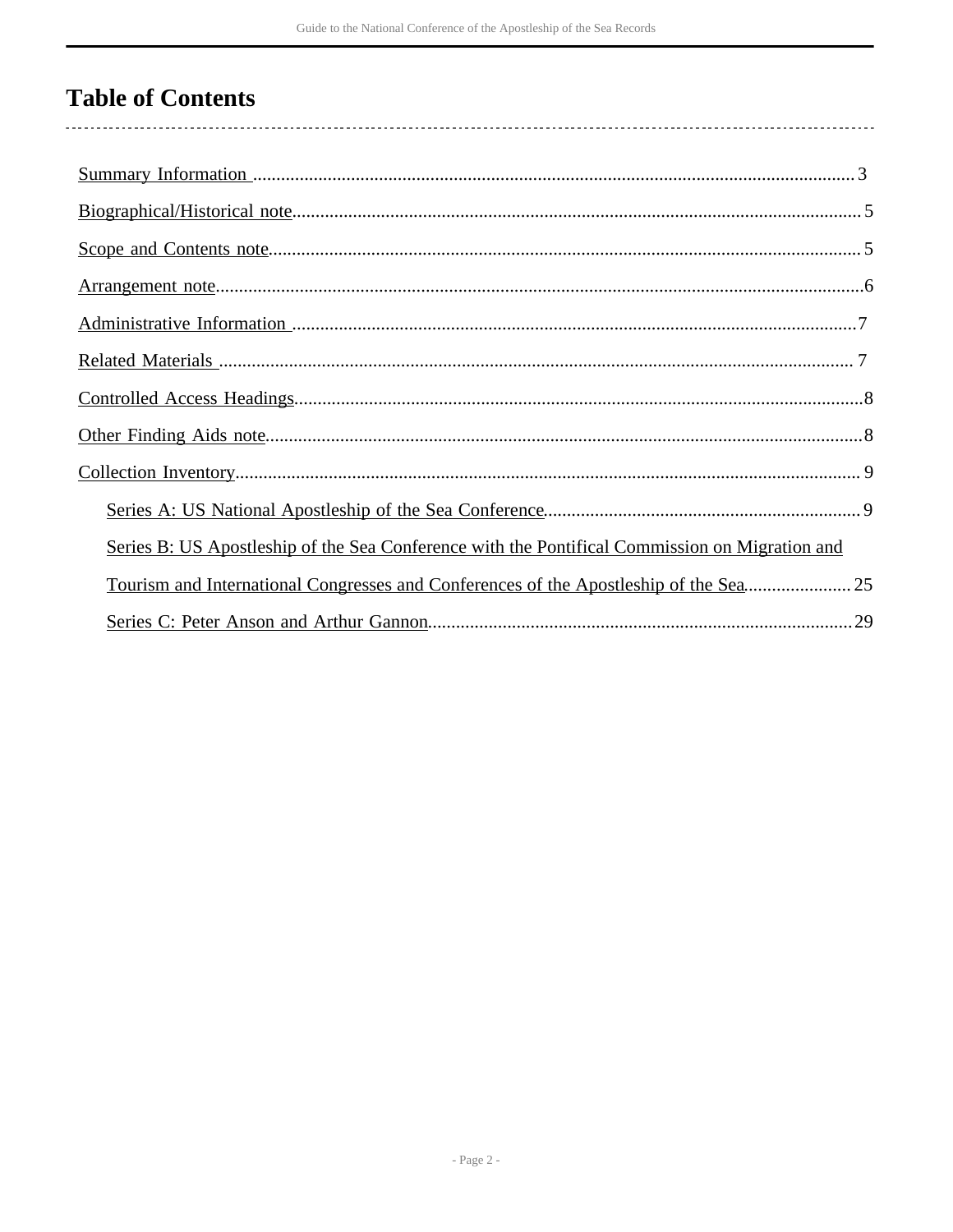# <span id="page-2-0"></span>**Summary Information**

| <b>Repository</b> | <b>Center for Migration Studies</b>                                                                                                                                                                                                                                                                                                                                                                                                                                                                                                                                                                                                                                                                                                                                                                                                                                                                                                                                                                                                                                                                                                                                                                          |
|-------------------|--------------------------------------------------------------------------------------------------------------------------------------------------------------------------------------------------------------------------------------------------------------------------------------------------------------------------------------------------------------------------------------------------------------------------------------------------------------------------------------------------------------------------------------------------------------------------------------------------------------------------------------------------------------------------------------------------------------------------------------------------------------------------------------------------------------------------------------------------------------------------------------------------------------------------------------------------------------------------------------------------------------------------------------------------------------------------------------------------------------------------------------------------------------------------------------------------------------|
| <b>Creator</b>    | Apostleship of the Sea.                                                                                                                                                                                                                                                                                                                                                                                                                                                                                                                                                                                                                                                                                                                                                                                                                                                                                                                                                                                                                                                                                                                                                                                      |
| <b>Title</b>      | National Conference of the Apostleship of the Sea Records                                                                                                                                                                                                                                                                                                                                                                                                                                                                                                                                                                                                                                                                                                                                                                                                                                                                                                                                                                                                                                                                                                                                                    |
| Date [inclusive]  | 1944-1990                                                                                                                                                                                                                                                                                                                                                                                                                                                                                                                                                                                                                                                                                                                                                                                                                                                                                                                                                                                                                                                                                                                                                                                                    |
| <b>Extent</b>     | 18.0 Linear feet in 32 document boxes.                                                                                                                                                                                                                                                                                                                                                                                                                                                                                                                                                                                                                                                                                                                                                                                                                                                                                                                                                                                                                                                                                                                                                                       |
| Language          | English                                                                                                                                                                                                                                                                                                                                                                                                                                                                                                                                                                                                                                                                                                                                                                                                                                                                                                                                                                                                                                                                                                                                                                                                      |
| <b>Abstract</b>   | These records are an addenda to CMS 032 of materials related to the<br>National Conference of the Apostleship of the Sea from 1952-1990. The<br>US branch was the National Conference of the Apostleship of the Sea, the<br>official organization governing the Catholic Maritime Clubs, was formed<br>on January 8, 1947 in Brooklyn, NY, under the sponsorship of the War<br>Relief Services-NCWC. The National Office develops training programs<br>for newly appointed chaplains and expands the ongoing programs for<br>experienced chaplains. The records include reports, correspondence from<br>clubs and others, bulletins, issues of the Catholic Maritime News and<br>other publications, by-laws and constitutions, conference and meeting<br>materials, prayer materials, annual reports, meeting minutes, directories,<br>and other materials related to the Pontifical Commission on Migration<br>and Tourism, Superior Council of Apostolatus Maris, and International<br>Congresses and Conferences of the Apostleship of the Sea. The collection<br>also contains materials on Peter Anson and Arthur Gannon, who were<br>pioneers in the development of the Catholic Movement for Seamen. |

## **Preferred Citation note**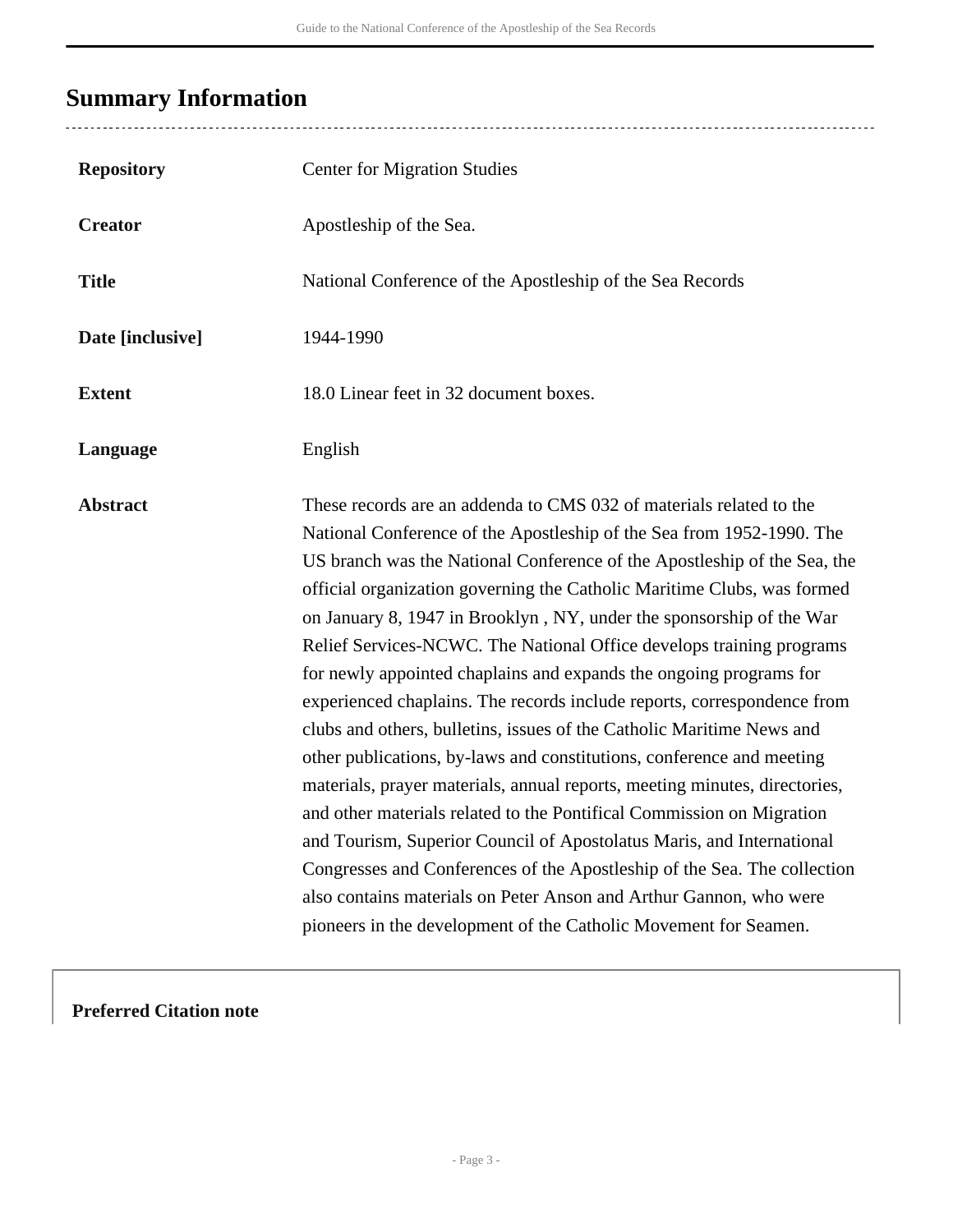Center for Migration Studies of New York; National Conference of the Apostleship of the Sea Records (CMS 032A); Box; Folder.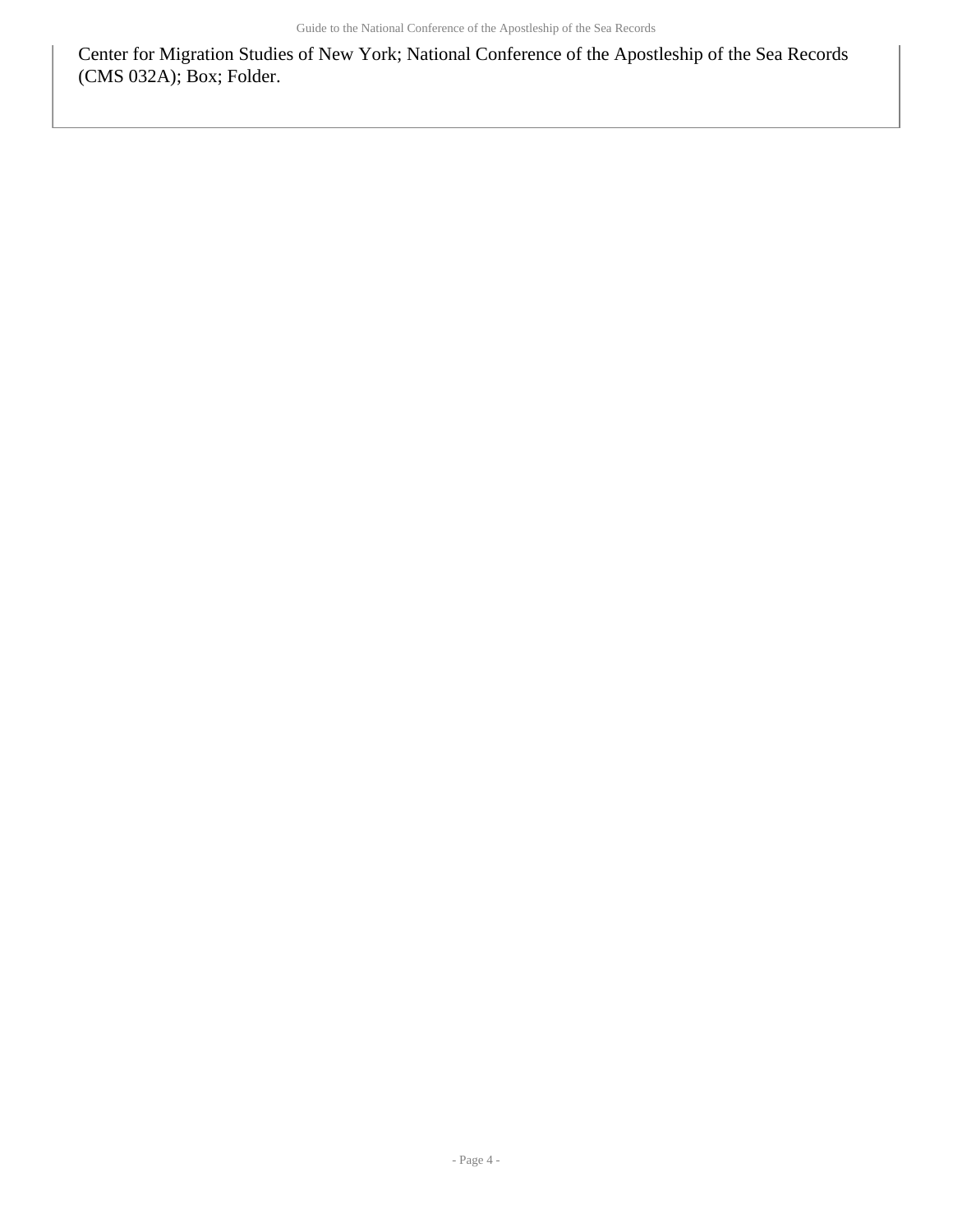## <span id="page-4-0"></span>**Biographical/Historical note**

The National Conference of the Apostleship of the Sea, the official organization governing the Catholic Maritime Clubs, was formed on January 8, 1947 in Brooklyn , NY, under the sponsorship of the War Relief Services-NCWC. Reverend Thomas A. McDonough CSSR was chosen as the first Executive Secretary of the National Conference of the Apostleship of the Sea. During McDonough tenure, New Orleans was the site of the National Office. Bishop L. Abel Caillouet became the first Episcopal Moderator of the Apostleship of the Sea in 1951.

In 1960, Caillouet relinquished the office of Episcopal Moderator and was replaced by Bishop Leo S. Smoth, auxiliary bishop of Buffalo, NY. In 1963, Smith died and succeeded by Most Reverend Robert E. Tracy, Bishop of Baton Rouge, LA.

On July 1, 1972, the National Office of the Apostleship of the Sea was transferred to Chicago, IL. With the retirement of McDonough, Reverend James P. Keating, Diocesan Port Chaplain of Chicago, was elected secretary in October 1972. and lated as National Director under the newly formed Episcopal Commission. Tracy became Episcopal Promoter and Chairman of the Episcopal Commission. The Episcopal Commission composed of Bishops from Boston, New York, Miami, and San Francisco, is recognized by the Pontifical Commission of Migration and Tourism.

The function of the National Office of the Apostleship of the sea is to serve the National Conference of Bishops, in cooperation with the Episcopal Promoter and his Episcopal Commission, in order to provide information and guidance to port chaplains, lay workers, and volunteers in the Maritime Clubs. In that capacity, the National Office develops training programs for newly appointed chaplains and expands the ongoing programs for experienced chaplains. It coordinates the annual meeting of the National Conference of the Apostleship of the Sea and arranges and develops regional meetings. It publishes a monthly bulletin, "The Catholic Maritime News" and prepares the annual report of the National Conference of the Apostleship of the Sea. It correlates information and experience with port chaplains and laity, as well as other seamen's organizations.

In 1975, Tracy was succeeded by the Most Reverend Rene H. Gracide, Bishop of Pensacola-Tallahassee, FL. Keeting was replaced by Reverend James Dillenburg, Port Chaplain of Green Bay, Wisconsin in 1980.

As of 1979, there were approximately 80 port chaplains and 18 clubs in Mobile, AL; New York City; Seattle, WA; Lake Charles and New Orleans, LA; Oakland and San Francisco, CA; San Pedro and Wilmington, CA; Chicago; Cleveland, OH; Houston, TX; Norfolk, VA; Jacksonville and Tampa, FL; Milwaukee and Green Bay, WI; and Duluth, MN.

## <span id="page-4-1"></span>**Scope and Contents note**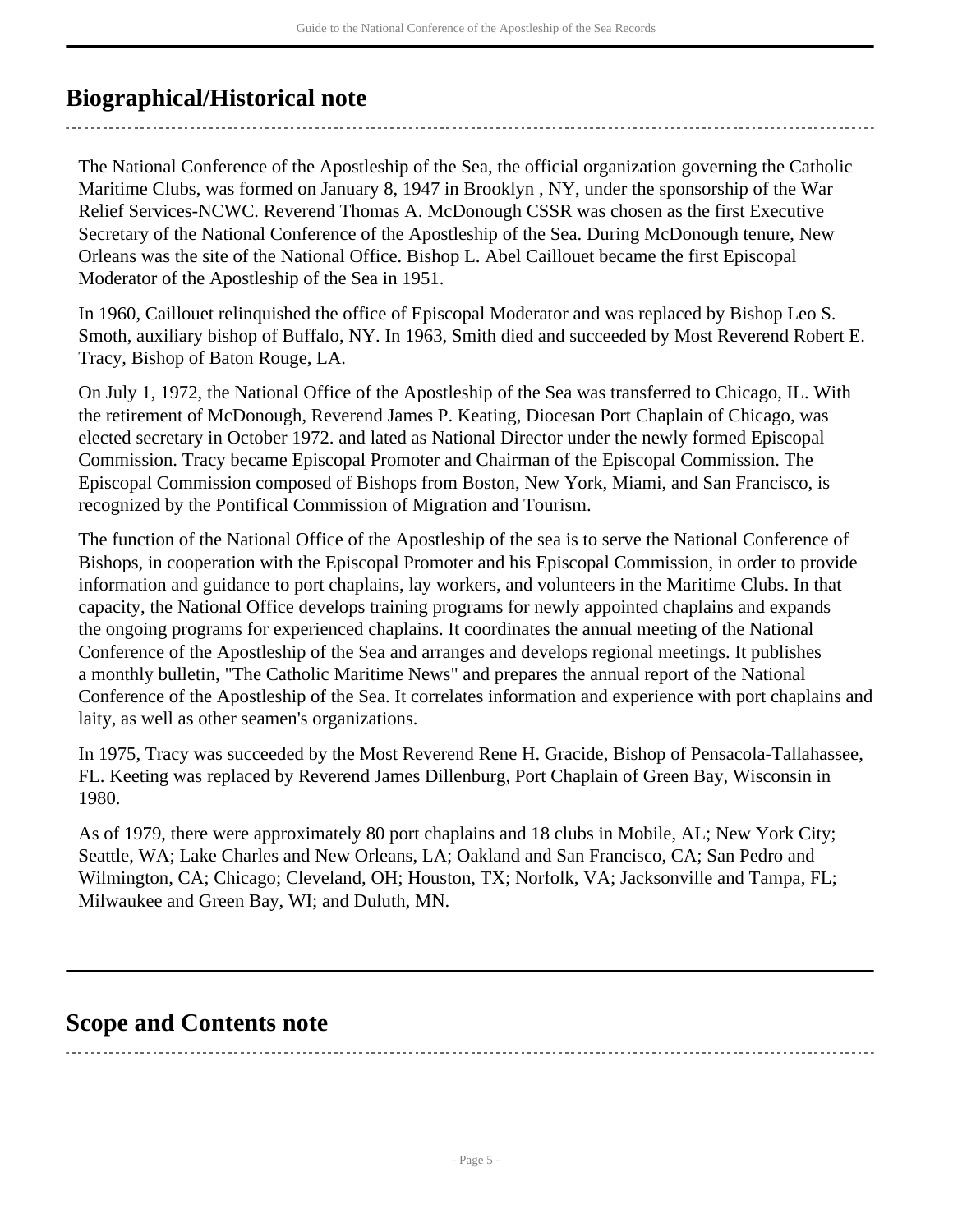These records are an addenda to CMS 032 of materials related to the National Conference of the Apostleship of the Sea from 1952-1990. The records include reports, correspondence from clubs and others, bulletins, issues of the *Catholic Maritime News* and other publications, by-laws and constitutions, conference and meeting materials, prayer materials, annual reports, meeting minutes, directories, and other materials related to the Pontifical Commission on Migration and Tourism, Superior Council of Apostolatus Maris, and International Congresses and Conferences of the Apostleship of the Sea. The collection also contains materials on Peter Anson and Arthur Gannon, who were pioneers in the development of the Catholic Movement for Seamen.

## <span id="page-5-0"></span>**Arrangement note**

This collection is arranged in three series:

Series A: US National Apostleship of the Sea Conference Subseries I: Draft of Constitution for the Apostleship of the Sea Subseries II: Correspondence Subseries III: Leges (Laws), Norms, and Faculties Subseries IV: Apostleship of the Sea Directory of Chaplains, Ports, and Dioceses Subseries V: Reports and Questionnaires on Maritime Clubs and Ports, as requested by the Episcopal Promoter and Annual Reports of the Apostle Ship of the Sea Subseries VI: Apostleship of the Sea Conferences and Meetings Subseries VII: Articles, Addresses, Bulletins, and Reports Subseries VIII: Material on Stella Maris Mass and Prayer Books Subseries IX: Miscellaneous Material Subseries X: *Catholic Maritime News* Subseries XI: Financial Record Series B: US Apostleship of the Sea Conference with the Pontifical Commission on Migration and Tourism and International Congresses and Conferences of the Apostleship of the Sea Subseries I: Report on visit to the United States and Canada by Reverend Monsignor F.S. Frayne in 1966 Subseries II: Correspondence Subseries III: Material on Superior Council of Apostolatus Maris and the Pontifical Commission for Migration and Tourism Subseries IV: Bulletins, Circulars, *Apostolatus Maris*, *On the Move-Migrazioni e Turismo*, and other publications Subseries V: International Congresses

Series C: Peter Anson and Arthur Gannon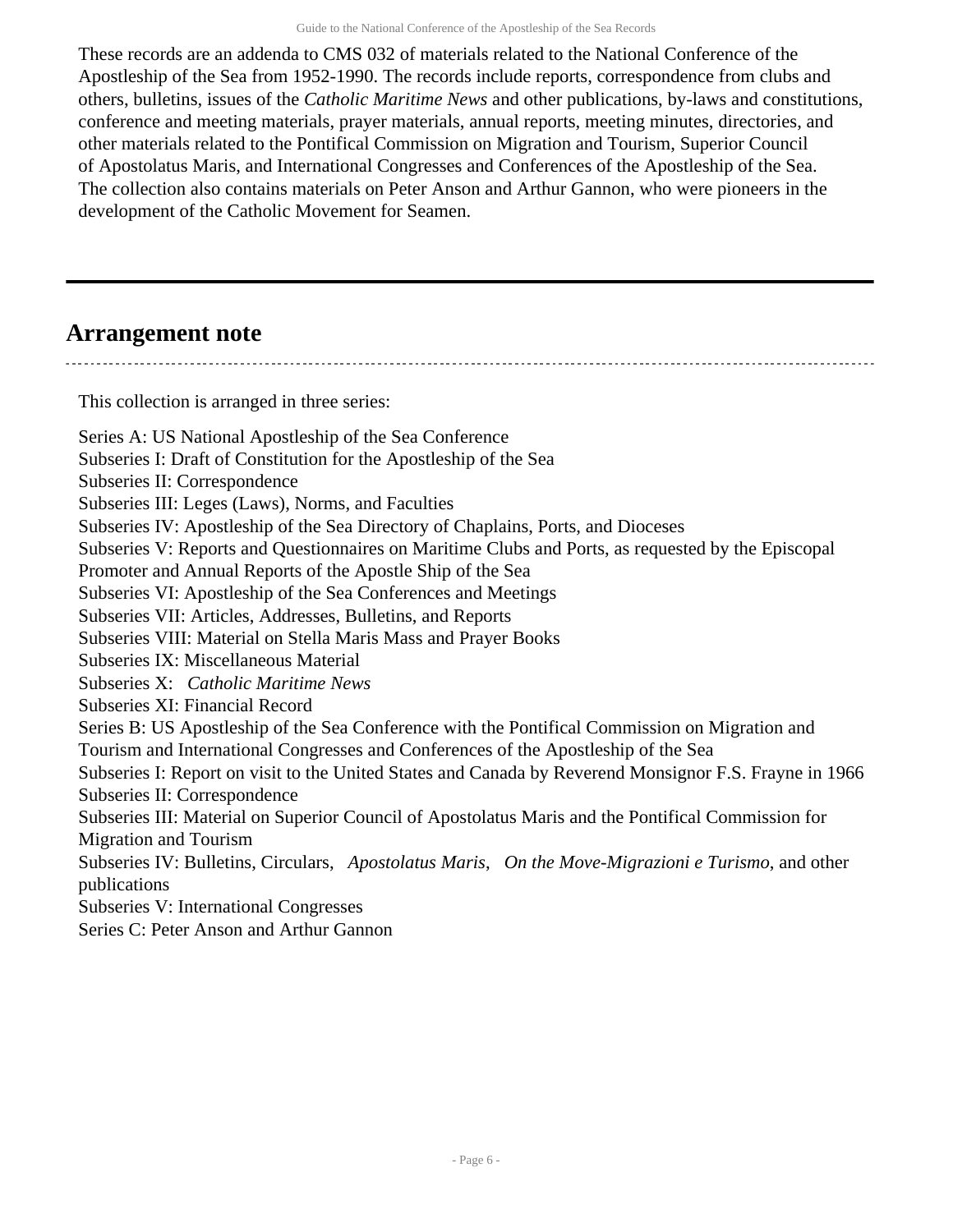## <span id="page-6-0"></span>**Administrative Information**

## **Publication Information**

Center for Migration Studies April 1991

### **Revision Description**

Converted into EAD by Nicole Greenhouse December 2014

### **Conditions Governing Access note**

Open to researchers by appointment.

### **Conditions Governing Use note**

Copyright is owned by the Center for Migration Studies. Permission to publish materials must be requested before use.

### **Immediate Source of Acquisition note**

Donated circa 1990.

#### **Processing Information note**

In 2014, this collection was entered into the Archivists' Toolkit in compliance with DACS and folder descriptions were simplified from the original print finding aid. (The original finding aid is available in print upon request). Folder titles in the container list online may vary from the the physical folder titles.

## <span id="page-6-1"></span>**Related Materials**

## **Related Archival Materials note**

Catholic Maritime Clubs and the National Conference of the Apostleship of the Sea Records (CMS 032) United States Catholic Conference, Migration and Refugee Services, Offices of the Apostleship of the Sea Records (CMS 032B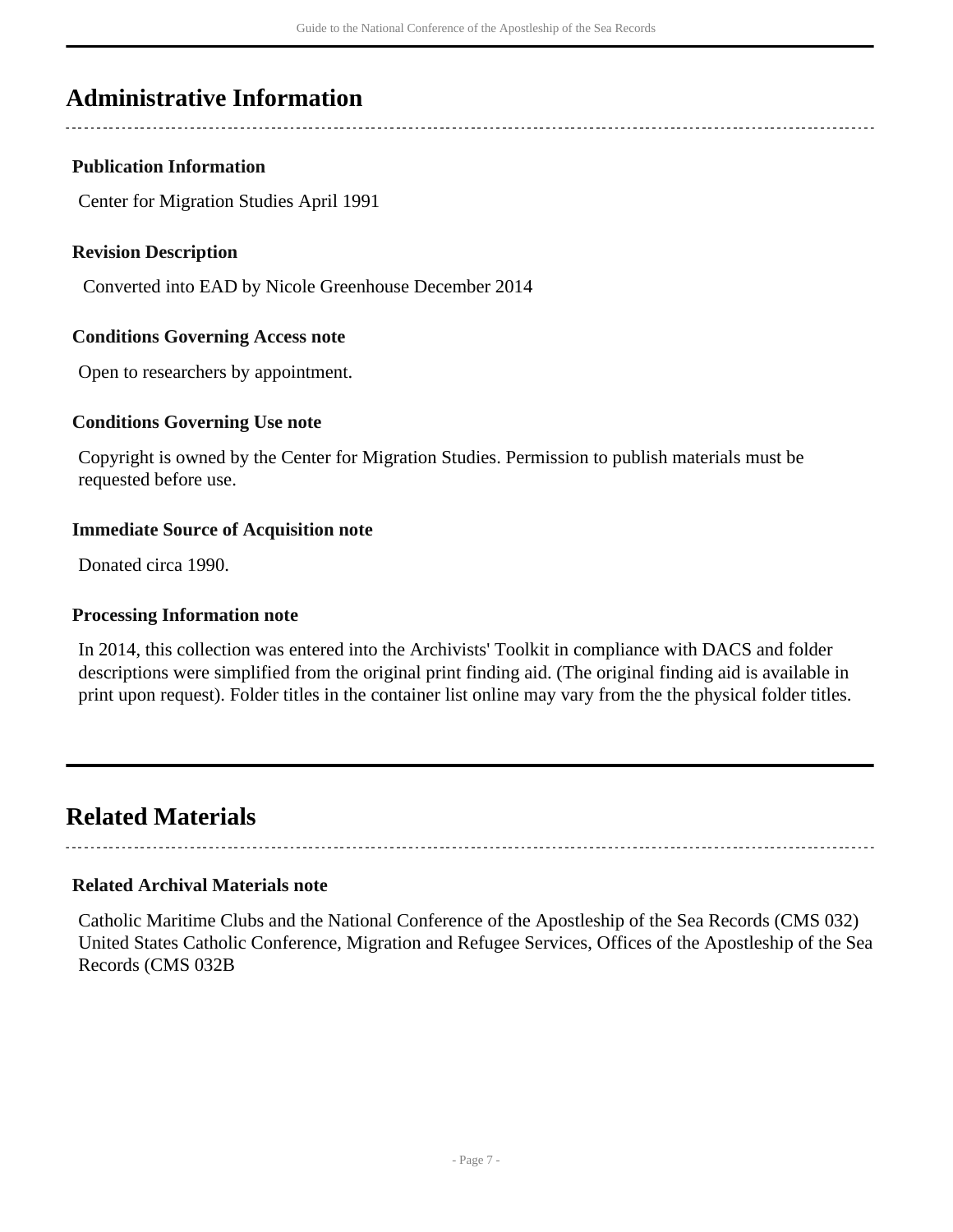## <span id="page-7-0"></span>**Controlled Access Headings**

### **Corporate Name(s)**

• War Relief Services-National Catholic Welfare Conference (U.S.).

### **Geographic Name(s)**

• Sailors |z United States.

## **Occupation(s)**

- Chaplains |x Catholic Church.
- Chaplains |x Training of.

## **Subject(s)**

• Sailors |x Religious life.

## <span id="page-7-1"></span>**Other Finding Aids note**

The original inventory is available in print upon request.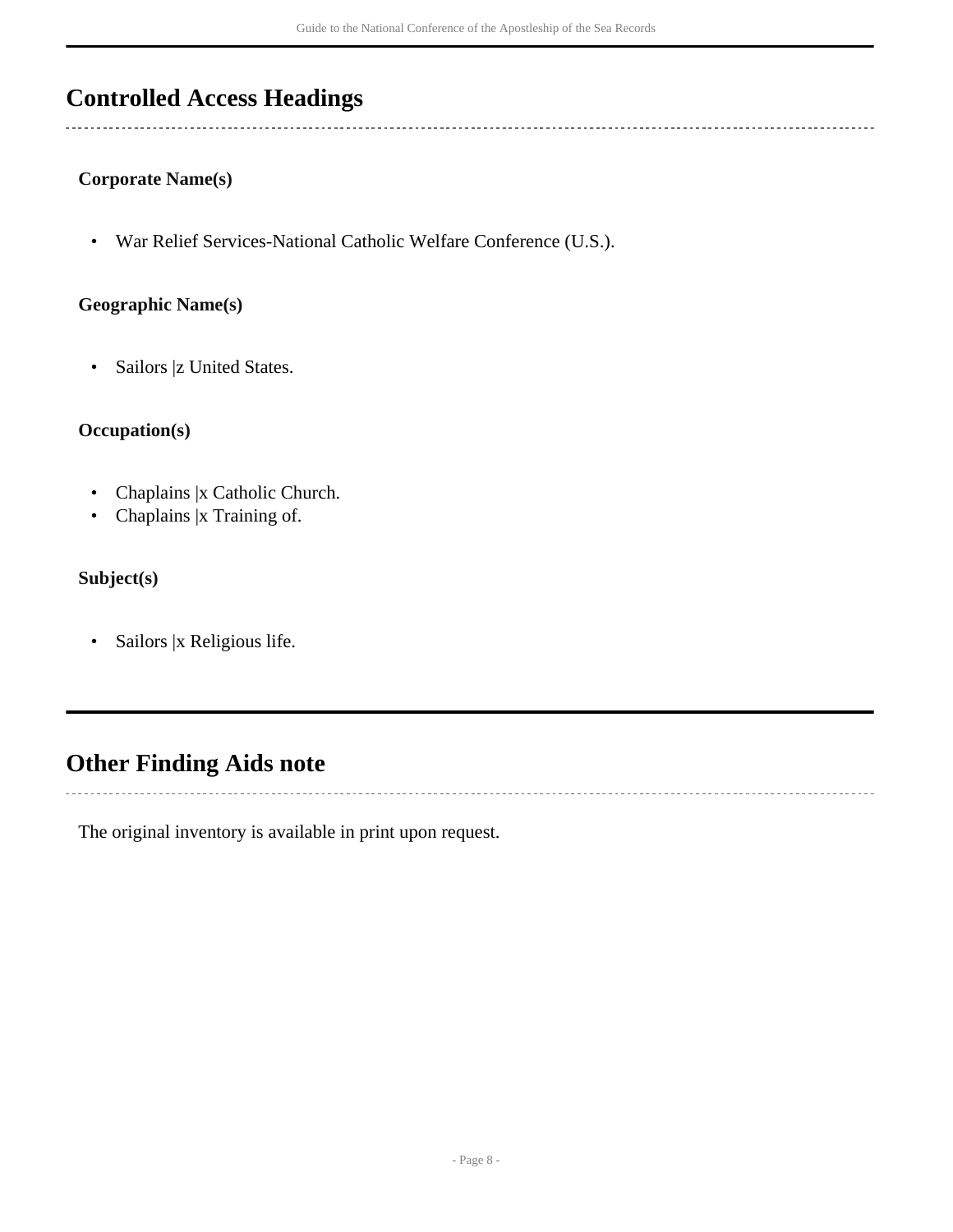## <span id="page-8-0"></span>**Collection Inventory**

<span id="page-8-1"></span>

| Series A: US National Apostleship of the Sea Conference 1944-1990         |            |               |
|---------------------------------------------------------------------------|------------|---------------|
| <b>Subseries I: Draft Of Constitution For The Apostleship Of The</b>      | <b>Box</b> | <b>Folder</b> |
| Sea 1953-1954                                                             | 1          | 1             |
| <b>Scope and Contents note</b>                                            |            |               |
| Included are two separate drafts of the Constitution and By-Laws          |            |               |
| prepared for study and consideration of the appointed Committee of the    |            |               |
| Constitution and By-Laws of the National Conference of the Apostleship    |            |               |
| of the Sea of the United States of America. The draft was prepared by the |            |               |
| Rev. John F. McGlone, Port Chaplain of Baltimore, MD, and submitted       |            |               |
| for first scrutiny on Oct. 23, 1953 to the Most Rev. L. Abel Coillouet,   |            |               |
| Msgr. Edmund L. Britt, Rev. John T. McKenna, and Rev. Thomas A.           |            |               |
| McDonough, C.S.S.R. Also included is a report of the Committee on the     |            |               |
| Constitution of Apostleship of the Sea presented to the Annual Meeting,   |            |               |
| Pittsburgh, PA, Nov. 7, 1954.                                             |            |               |

#### **Subseries II: Correspondence 1951-1989**

#### **Scope and Contents note**

This series, which is divided into eight subseries, contains the correspondence of the Episcopal Promoters: Most Rev. L. Abel Coilluet, Most Rev. Leo R. Smith, Most Rev. Robert E. Tracy, and Most Rev. Rene H. Gracida; the correspondence of the National Directors: Rev. Thomas McDonough, C.S.S.R., Rev. Robert Keating, Rev. James Dillenburg, and Rev. Ray Rau. Included is the correspondence of Gerald Strang.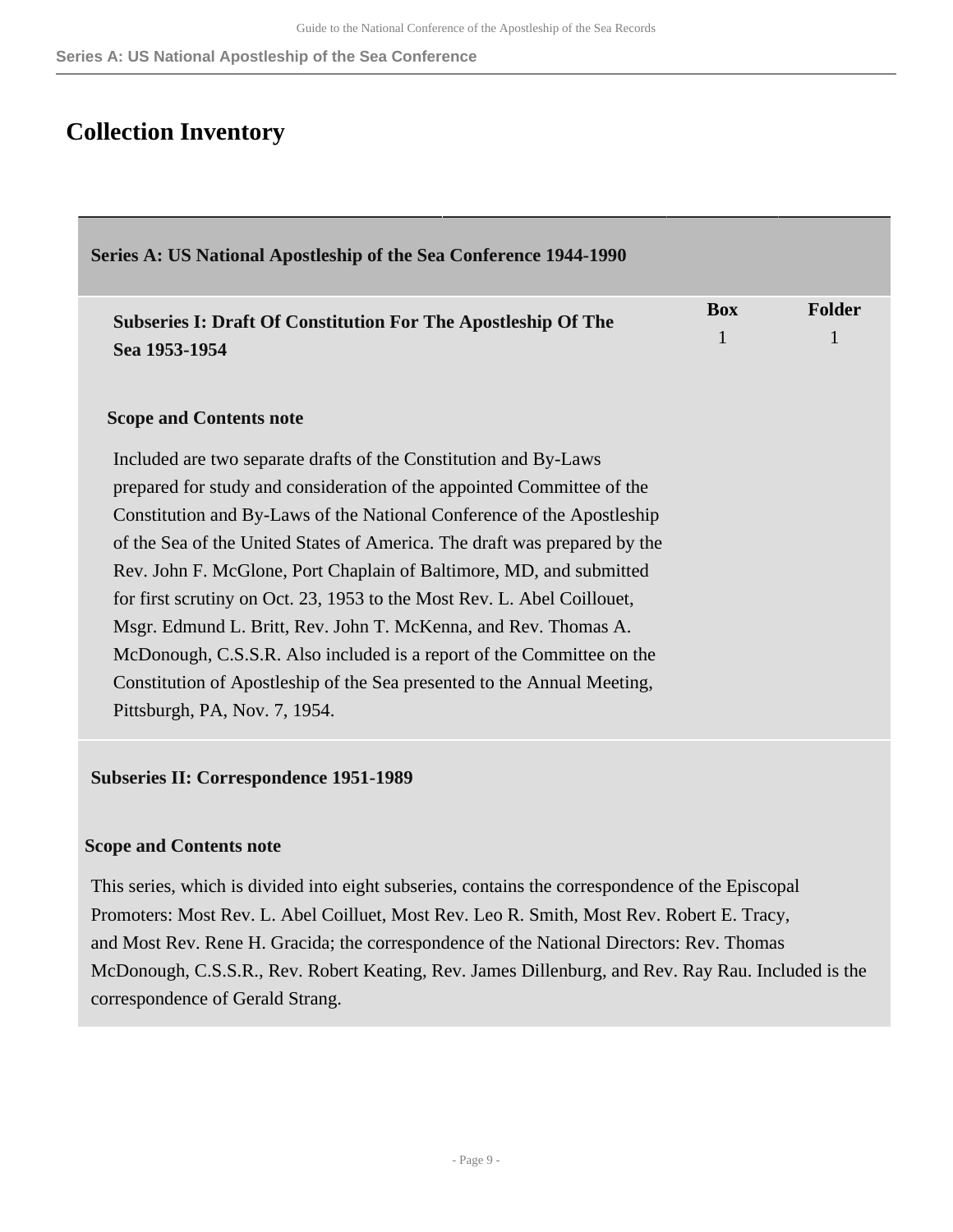The correspondence is arranged in a chronological sequence except, a portion of the correspondence of Bishop Gracida and Rev. Dillenburg, which is alphabetically arranged by the name of the city or state where the Catholic Maritime Clubs is located. The correspondence consists of letters received and copies of letters sent, seldom on a one-to-one basis. Where an exchange of letters was grouped by the correspondent around a specific topic, the grouping was retained.

|                                          | <b>Box</b> | Folder  |
|------------------------------------------|------------|---------|
| Most Reverend L.Abel Coillouet 1951-1960 |            | $2 - 7$ |

Most Reverend Leo R. Smith 1961-1963

| Mixed materials                                                                                                                      | <b>Box</b><br>$\overline{2}$<br><b>Box</b> | <b>Folder</b><br>10<br>Folder |           |
|--------------------------------------------------------------------------------------------------------------------------------------|--------------------------------------------|-------------------------------|-----------|
| Mixed materials                                                                                                                      | $\mathbf{1}$                               | $8-9$                         |           |
|                                                                                                                                      |                                            | <b>Box</b>                    | Folder    |
| Most Reverend Robert E. Tracy 1963-1975                                                                                              |                                            | $\overline{2}$                | 11-19     |
| Most Reverend Robert E. Tracy                                                                                                        |                                            | 3                             | 20-29     |
| Most Reverend Rene H. Gracida 1972-1989                                                                                              |                                            | $\overline{4}$                | $30 - 39$ |
| Correspondence with Port Chaplains: Alaska; Anchorage; Albany, NY;<br>Alpena, MI; Apalachicola, FL; Ashtabula/Conneaut, OH 1978-1987 |                                            | $\overline{4}$                | 40        |
| Correspondence with Port Chaplains: Beaumont, TX; Buffalo, NY;<br>Brownsville, TX; Brooklyn, NY; Biloxi, MS; Boston, MA; Bay City,   |                                            | $\overline{4}$                | 41        |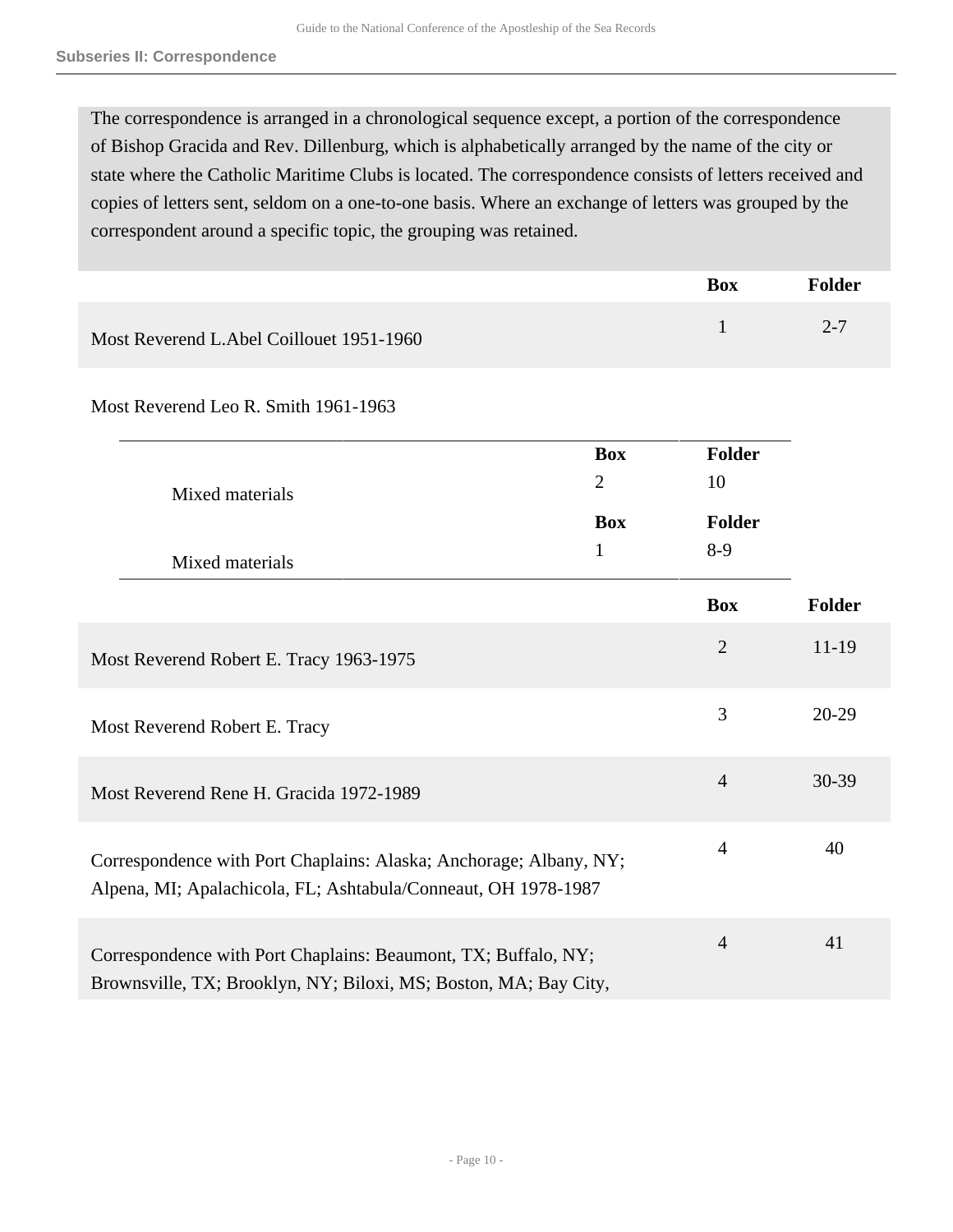| MI; Baltimore, MD; Burns Harbor, MI; Burlington, VT; Baton Rouge,<br>LA 1973-1987                                                 |                |    |
|-----------------------------------------------------------------------------------------------------------------------------------|----------------|----|
| Correspondence with Port Chaplains: Corpus Christi, TX; Cleveland, OH;<br>Charleston, SC; Chicago, IL 1977-1987                   | $\overline{4}$ | 42 |
| Correspondence with Port Chaplains: Detroit, MI; Duluth, MN 1977-1981                                                             | 5              | 43 |
| Correspondence with Port Chaplains: Erie, PA                                                                                      | 5              | 44 |
| Correspondence with Port Chaplains: Fort Lauderdale, FL 1980                                                                      | 5              | 45 |
| Correspondence with Port Chaplains: Green Bay, WI; Galveston,<br>TX 1976-1988                                                     | 5              | 46 |
| Correspondence with Port Chaplains: Honolulu, HI; Houston, TX Chaplain<br>Training Program; Houston, TX Seamen's Center 1977-1987 | 5              | 47 |
| Correspondence with Port Chaplains: Jacksonville, FL 1977-1982                                                                    | 5              | 48 |
| Correspondence with Port Chaplains: Lake Charles, LA; Los Angeles,<br>CA 1976-1987                                                | 5              | 49 |
| Correspondence with Port Chaplains: Mobile, AL; Milwaukee, WI;<br>Miami, FL 1975-1987                                             | 5              | 50 |
| Correspondence with Port Chaplains: New York, NY 1978-1987                                                                        | 5              | 51 |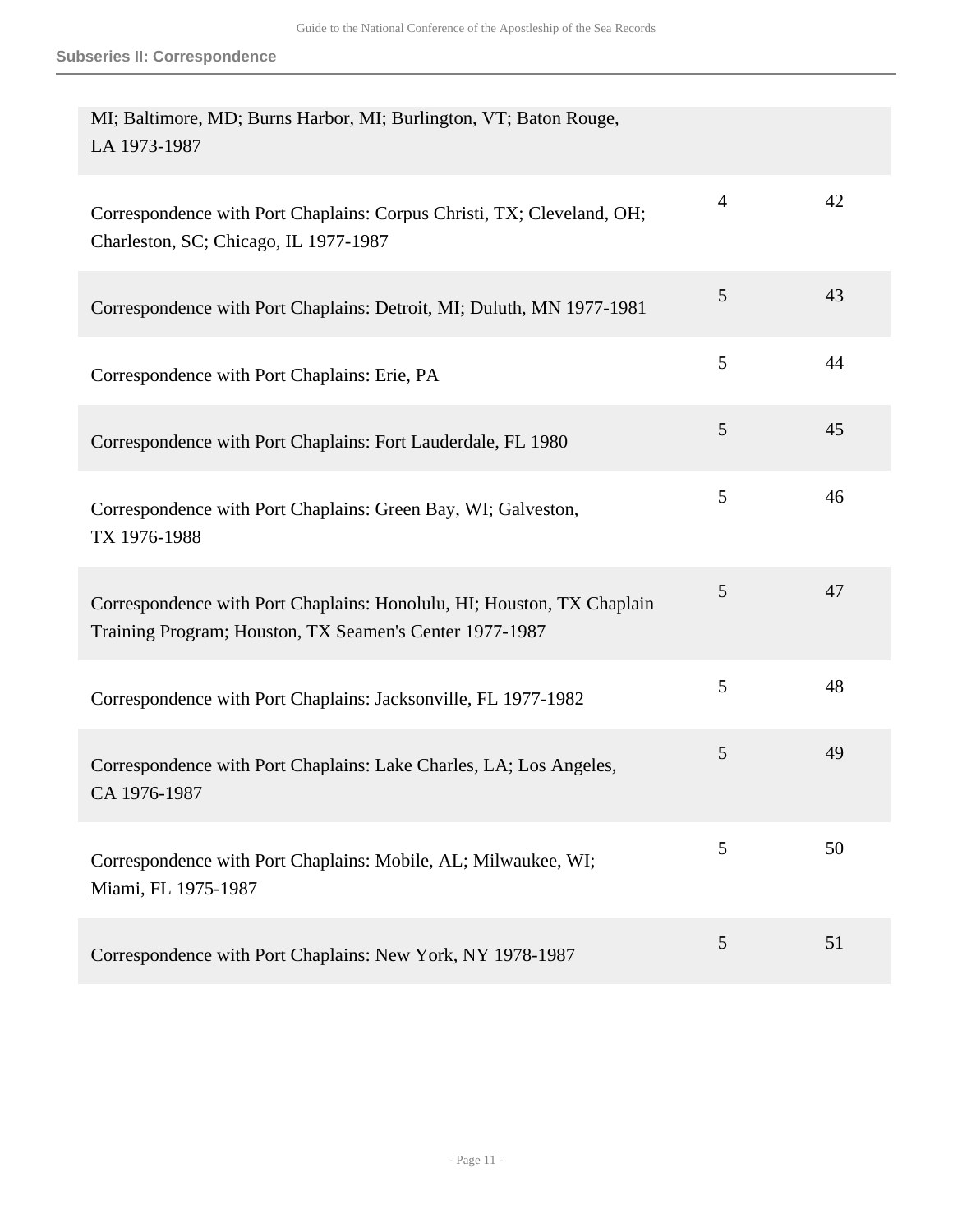| Correspondence with Port Chaplains: New York, NY Seamen's Church<br><b>Institute 1979-1987</b>                                                                                                                   | 5 | 52 |
|------------------------------------------------------------------------------------------------------------------------------------------------------------------------------------------------------------------|---|----|
| Correspondence with Port Chaplains: New Orleans, LA 1976-1988                                                                                                                                                    | 5 | 53 |
| Correspondence with Port Chaplains: Newark, NJ 1978-1987                                                                                                                                                         | 6 | 54 |
| Correspondence with Port Chaplains: Oakland, CA; Orange,<br>TX 1976-1986                                                                                                                                         | 6 | 55 |
| Correspondence with Port Chaplains: Panama City, FL; Pensacola,<br>FL 1977-1987                                                                                                                                  | 6 | 56 |
| Correspondence with Port Chaplains: Pascagoula, MS; Philadelphia, PA;<br>Pittsburgh, PA; Portland, ME; Portland, OR; Portsmouth, NH; Providence,<br>RI; Port Arthur, TX 1977-1982                                | 6 | 57 |
| Correspondence with Port Chaplains: Richmond, CA; Richmond,<br>VI 1977-1984                                                                                                                                      | 6 | 58 |
| Correspondence with Port Chaplains: Savannah, GA; Silver Bay, MN;<br>Seattle, WA 1976-1987                                                                                                                       | 6 | 59 |
| Correspondence with Port Chaplains: Springfield, IL; Superior, WI;<br>Syracuse, NY; St. Petersburgh, FL; Saginaw, MI; San Diego, CA; San<br>Francisco, CA; San Juan, Puerto Rico; Sault Ste. Marie, MI 1977-1987 | 6 | 60 |
| Correspondence with Port Chaplains: Tacoma, WA; Tampa, FL; Toledo,<br>OH; Two Harbors, MN; Trenton, NJ 1977-1987                                                                                                 | 6 | 61 |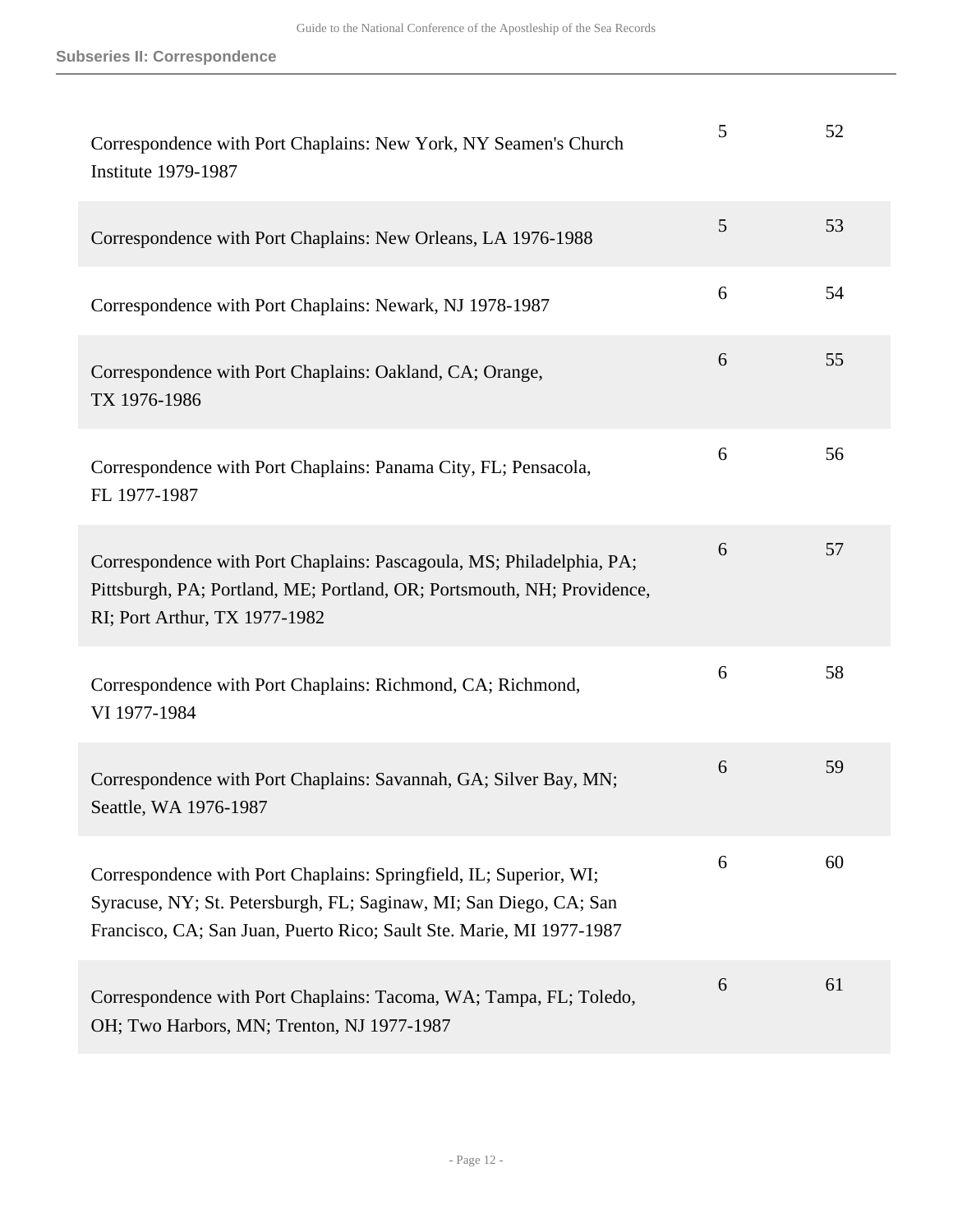| Correspondence with Port Chaplains: Valdez, AK; Wilmington, DE;<br>Wilmington and Morehead City, NC 1978-1982 | 6              | 62    |
|---------------------------------------------------------------------------------------------------------------|----------------|-------|
| Correspondence with Port Chaplains: Corpus Christi International<br>seamen's Center 1983-1989                 | 6              | 63    |
| Correspondence with Port Chaplains: Seamen's Church Institute: Center<br>for Seafarers' Rights 1984-1987      | 6              | 64    |
| Catholic Daughters of the Americas 1978-1984                                                                  | $\overline{7}$ | 65-66 |
| Apostleship of the Sea of Canada 1978-1983                                                                    | 7              | 67    |
| James Dillenburg with Port of Albany, NY 1980-1983                                                            | $\overline{7}$ | 68    |
| James Dillenburg with Port of Alpena, MI 1980-1983                                                            | 7              | 69    |
| James Dillenburg with Port of Anchorage, AK 1980-1983                                                         | 7              | 70    |
| James Dillenburg with Port of Apalachicola, FL 1980-1983                                                      | 7              | 71    |
| James Dillenburg with Port of Baltimore, MD 1980-1983                                                         | 7              | 72    |
| James Dillenburg with Port of Baton Rouge, LA 1980-1983                                                       | $\tau$         | 73    |
| James Dillenburg with Port of Beaumont, TX 1980-1983                                                          | $\overline{7}$ | 74    |
| James Dillenburg with Port of Biloxi, MS 1980-1983                                                            | 7              | 75    |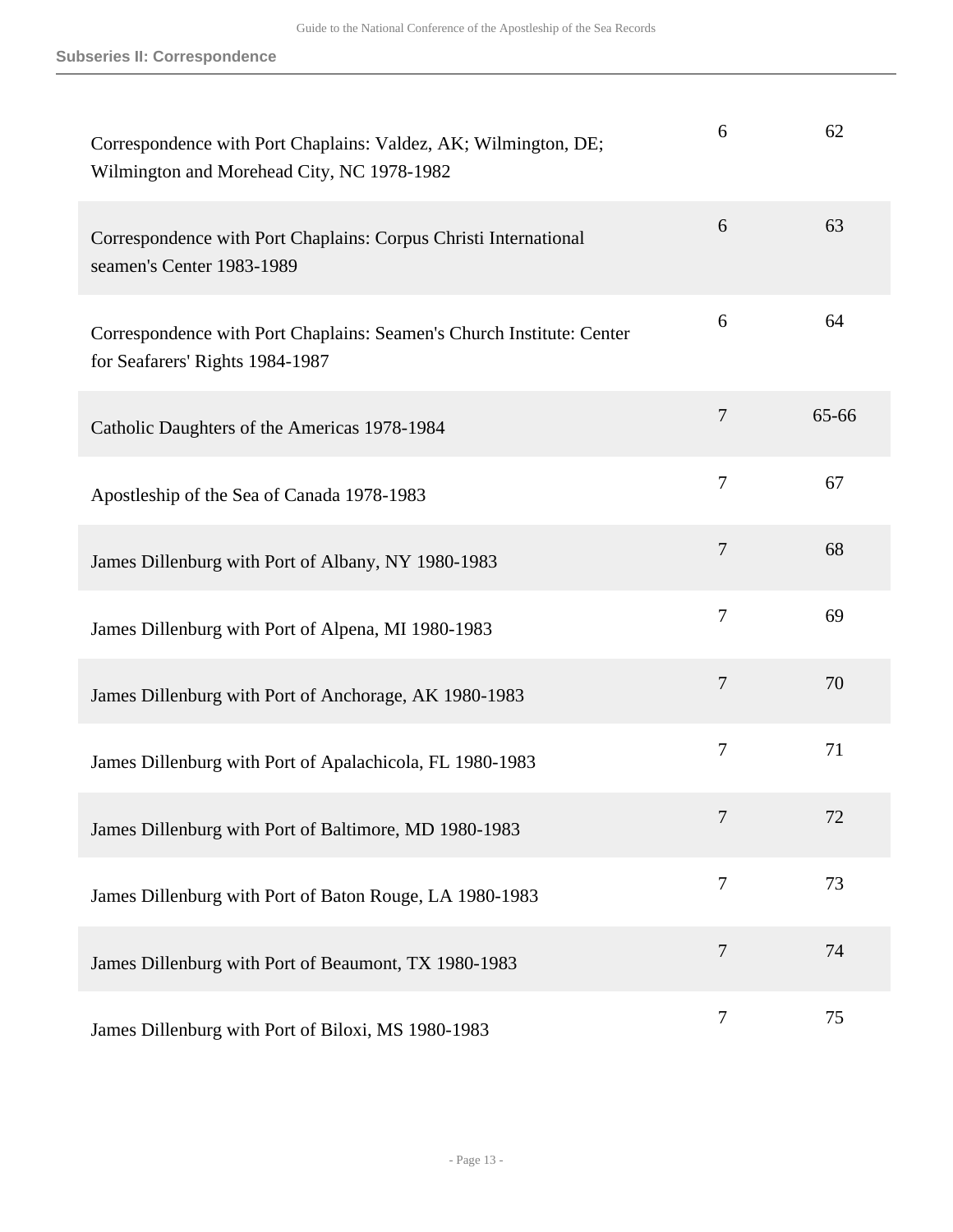**Subseries II: Correspondence**

| James Dillenburg with Port of Boston, MA 1980-1983         | 7              | 76    |
|------------------------------------------------------------|----------------|-------|
| James Dillenburg with Port of Brooklyn, NY 1980-1983       | $\tau$         | 77    |
| James Dillenburg with Port of Brownsville, TX 1980-1983    | $\overline{7}$ | 78    |
| James Dillenburg with Port of Buffalo, NY 1980-1983        | 7              | 79    |
| James Dillenburg with Port of Charleston, SC 1980-1983     | 7              | 80    |
| James Dillenburg with Port of Chicago, IL 1980-1983        | 7              | 81    |
| James Dillenburg with Port of Corpus Christi, TX 1980-1983 | $\overline{7}$ | 82    |
| James Dillenburg with Port of Cleveland, OH 1980-1983      | $\overline{7}$ | 83    |
| James Dillenburg with Port of Detroit, MI 1980-1983        | 8              | 84    |
| James Dillenburg with Port of Erie, PA 1980-1983           | 8              | 85    |
| James Dillenburg with Port of Galveston, TX 1980-1983      | 8              | 86    |
| James Dillenburg with Port of Green Bay, WI 1980-1983      | 8              | 87    |
| James Dillenburg with Port of Honolulu, HI 1980-1983       | 8              | 88    |
| James Dillenburg with Port of Houston, TX 1980-1983        | 8              | 89-90 |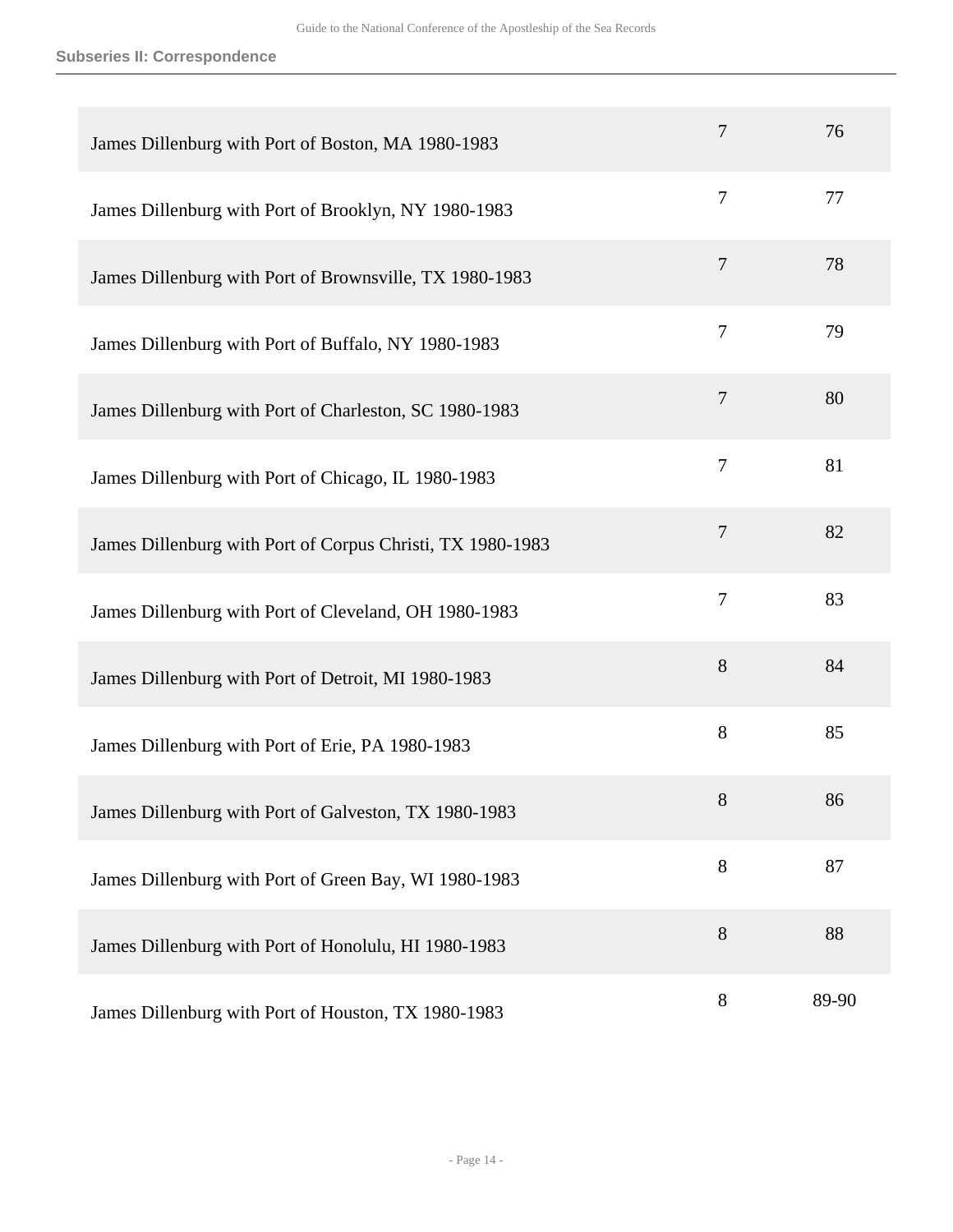**Subseries II: Correspondence**

| James Dillenburg with Port of Jacksonville, FL 1980-1983           | 8  | 91  |
|--------------------------------------------------------------------|----|-----|
| James Dillenburg with Port of Lake Charles, LA 1980-1983           | 8  | 92  |
| James Dillenburg with Port of Long Beach/Los Angeles, CA 1980-1983 | 8  | 93  |
| James Dillenburg with Port of Miami, FL 1980-1983                  | 8  | 94  |
| James Dillenburg with Port of Milwaukee, WI 1980-1983              | 8  | 95  |
| James Dillenburg with Port of Mobile, AL 1980-1983                 | 9  | 96  |
| James Dillenburg with Port of Newark, NJ 1980-1983                 | 9  | 97  |
| James Dillenburg with Port of New Orleans, LA 1980-1983            | 9  | 98  |
| James Dillenburg with Port of New York, NY 1980-1983               | 9  | 99  |
| James Dillenburg with Port of Oakland, CA 1980-1983                | 9  | 100 |
| James Dillenburg with Port of Richmond/Norfolk, VA 1980-1983       | 9  | 101 |
| James Dillenburg with Port of Pensacola, FL 1980-1983              | 9  | 102 |
| James Dillenburg with Port of San Diego, CA 1980-1983              | 10 | 103 |
| James Dillenburg with Port of Savannah, GA 1980-1983               | 10 | 104 |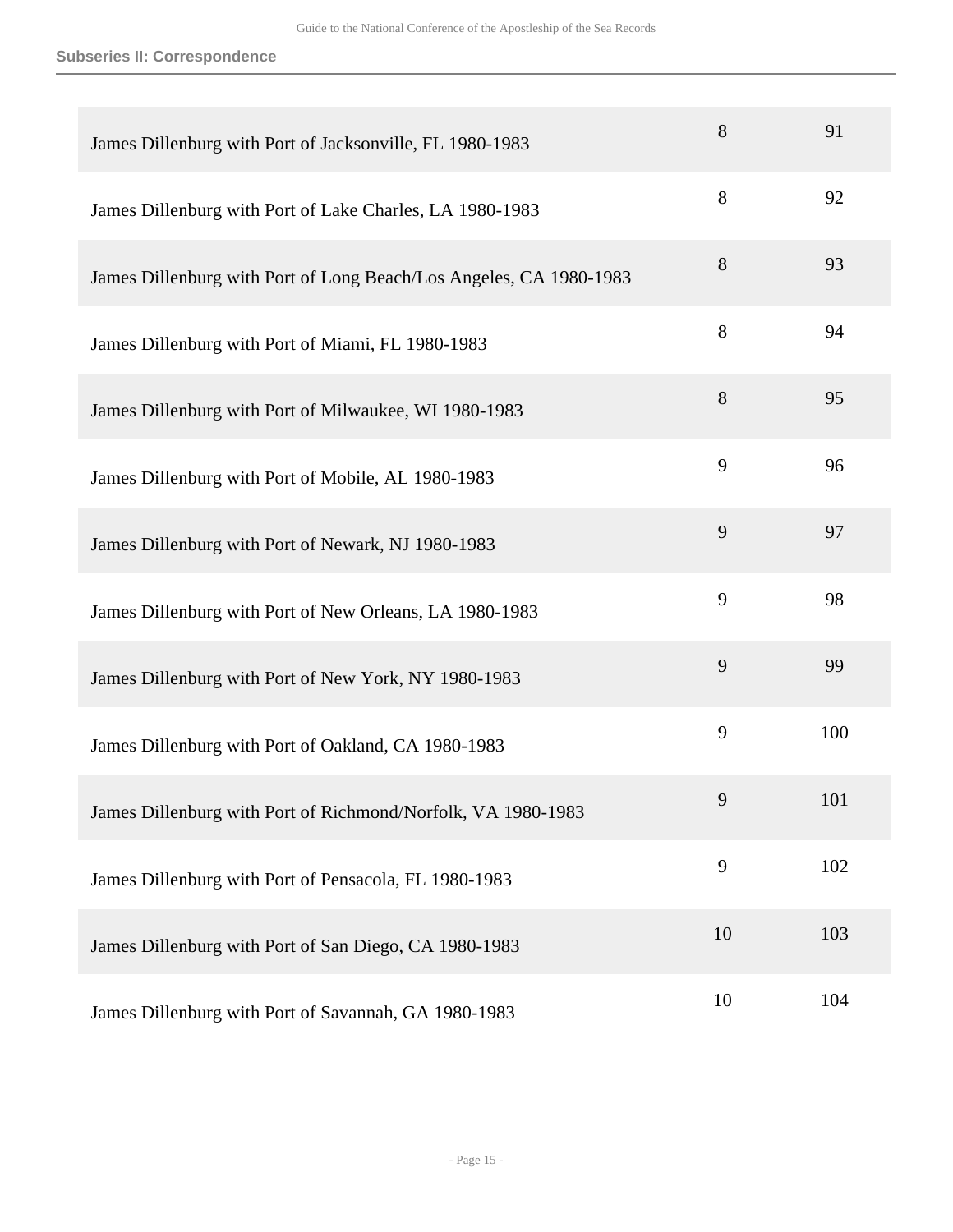**Subseries III: Leges (Laws), Norms and Faculties**

| James Dillenburg with Port of Seattle, WA 1980-1983                                                                                |            | 10         | 105     |
|------------------------------------------------------------------------------------------------------------------------------------|------------|------------|---------|
| James Dillenburg General Correspondence 1980-1983                                                                                  |            | 10         | 106-113 |
| Ray Rau with Bishop Gracida 1986-1989                                                                                              |            |            |         |
|                                                                                                                                    | <b>Box</b> | Folder     |         |
|                                                                                                                                    | 10         | 114        |         |
| Mixed materials                                                                                                                    |            |            |         |
|                                                                                                                                    | <b>Box</b> | Folder     |         |
|                                                                                                                                    | 11         | 115-116    |         |
| Mixed materials                                                                                                                    |            |            |         |
|                                                                                                                                    |            | <b>Box</b> | Folder  |
| Gerald Strang 1977-1980                                                                                                            |            | 11         | 117-124 |
| Subseries III: Leges (Laws), Norms and Faculties 1952-1978                                                                         |            |            |         |
|                                                                                                                                    |            | <b>Box</b> | Folder  |
| Four booklets from the Sacred Consistorial Congregation 1952-1963                                                                  |            | 11         | 125     |
| Booklet from the Sacred Consistorial Congregation on Law, On the Care<br>of Migrants, and articles on Laws and Faculties 1961-1969 |            | 11         | 126     |
| Booklets on Norms and Faculties for the Pastoral Care of Seafarers and<br>Other Sea Travellers 1977                                |            | 11         | 127     |
|                                                                                                                                    |            |            |         |

*Spiritual Privileges for Seamen* undated 11 128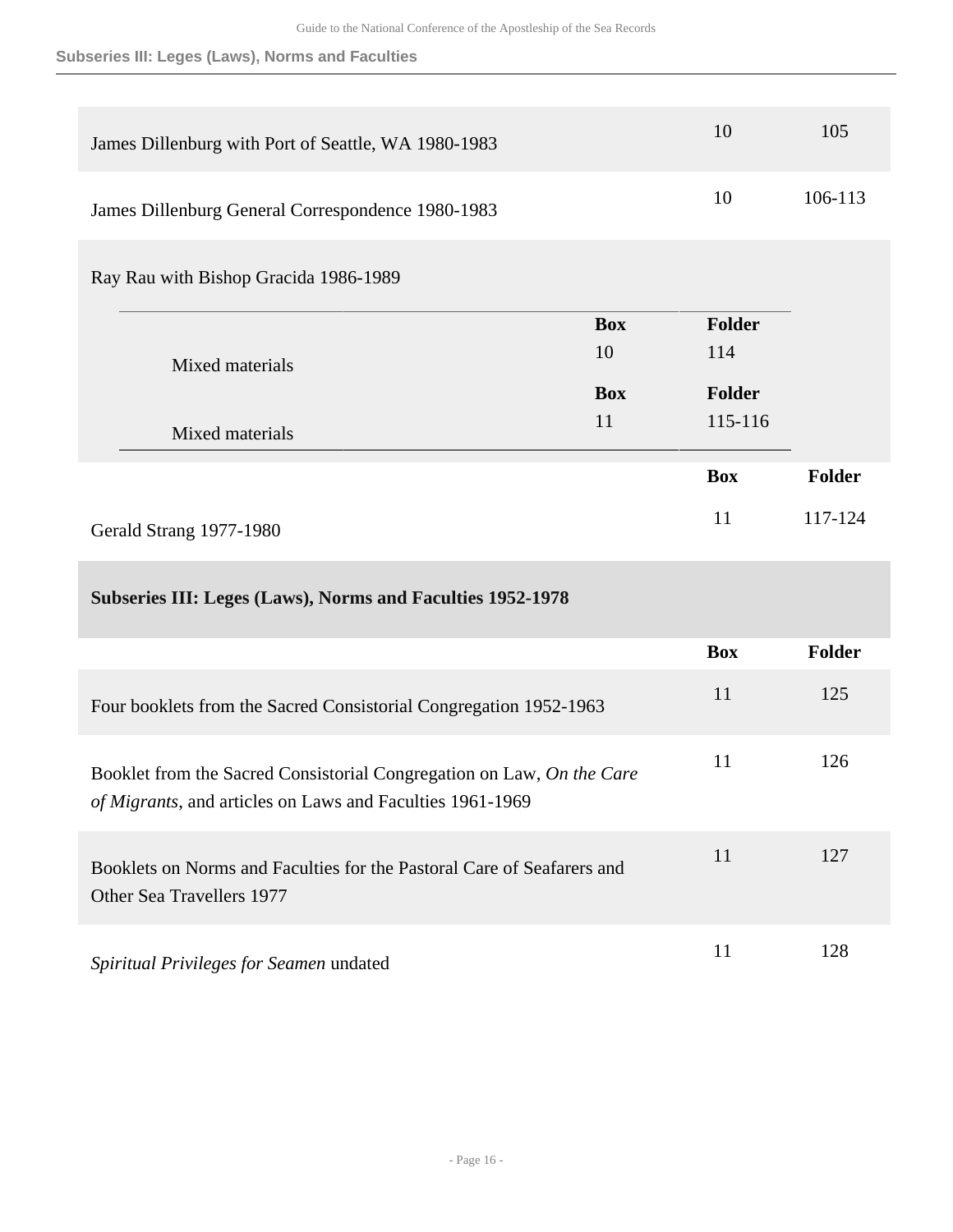**Subseries IV: Apostleship of the Sea Directory of Chaplain, Ports, and Dio...**

| Handbook for Port Chalains and Sea Apostles of the Apostleship of the<br>Sea undated                                                                   | 11               | 129                      |
|--------------------------------------------------------------------------------------------------------------------------------------------------------|------------------|--------------------------|
| Letters from Thomas McDonough, Robert E. Tracy, and Rene H.<br>Gracida, related to norms governing the work of the Apostleship of the<br>Sea 1964-1978 | 11               | 130                      |
| Subseries IV: Apostleship of the Sea Directory of Chaplain, Ports,<br>and Dioceses 1954-1980                                                           | <b>Box</b><br>11 | <b>Folder</b><br>131-132 |

**Subseries V: Reports and Questionnaires Related to Maritime Clubs and Ports as Requested by the Episcopal Promoters; Annual Reports of the Apostleship of the Sea 1957-1982** 

|                                 | <b>Box</b> | <b>Folder</b> |
|---------------------------------|------------|---------------|
| Chicago, IL 1963-1982           | 12         | 133           |
| Casa Mar, Puerto Rico 1963-1982 | 12         | 134           |
| Detroit, MI 1963-1982           | 12         | 135           |
| Green Bay, WI 1963-1982         | 12         | 136           |
| Houston, TX 1963-1982           | 12         | 137           |
| Jacksonville, FL 1963-1982      | 12         | 138           |
| Lake Charles, LA 1963-1982      | 12         | 139           |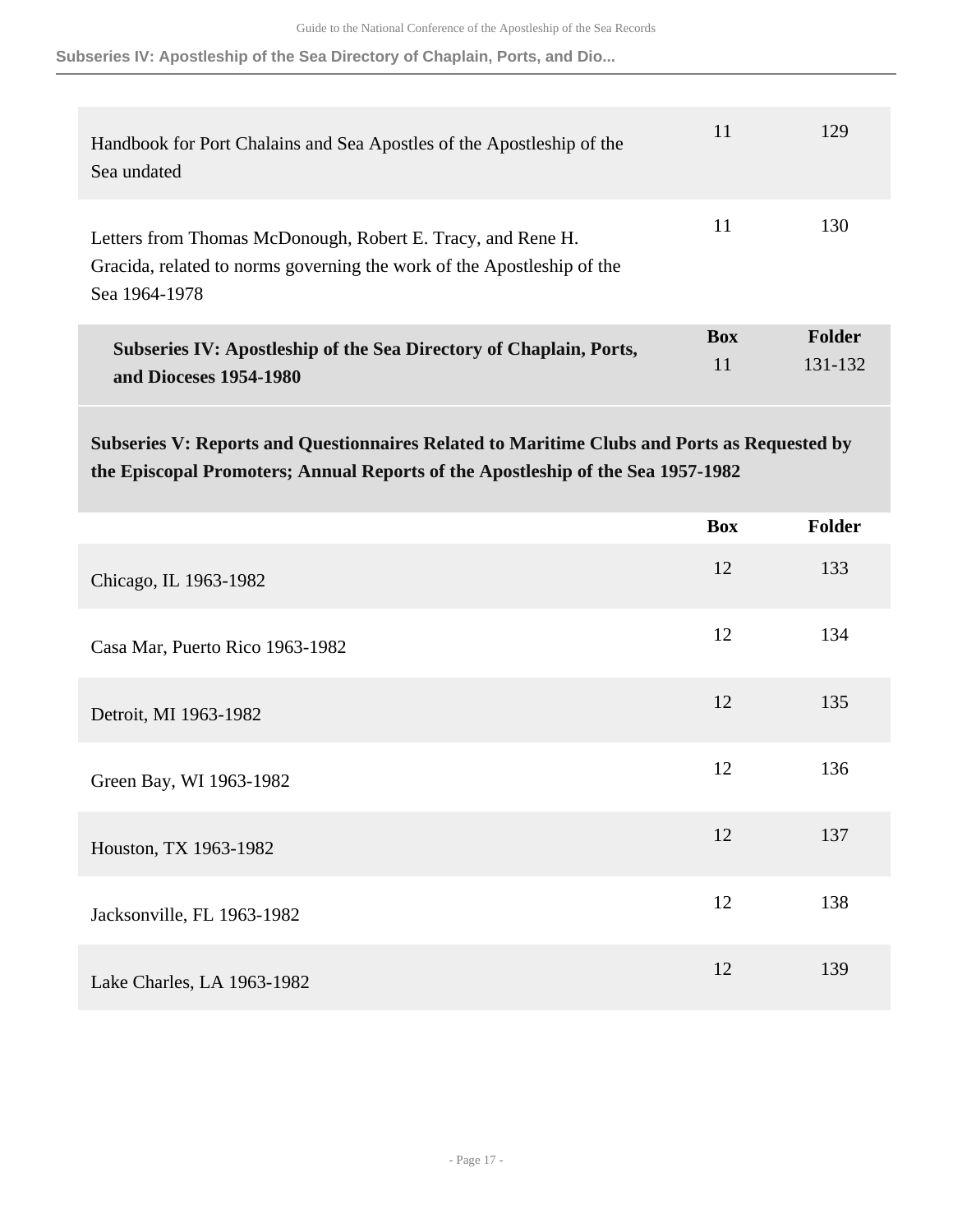**Subseries V: Reports and Questionnaires Related to Maritime Clubs and Port...**

| Los Angeles, CA 1963-1982   | 12 | 140 |
|-----------------------------|----|-----|
| Milwaukee, WI 1963-1982     | 12 | 141 |
| Mobile, AL 1963-1982        | 12 | 142 |
| Miami, FL 1963-1982         | 12 | 143 |
| Norfolk, VA 1963-1982       | 12 | 144 |
| New York, NY 1963-1982      | 12 | 145 |
| New Orleans, LA 1963-1982   | 12 | 146 |
| Oakland, CA 1963-1982       | 12 | 147 |
| Philadelphia, PA 1963-1982  | 12 | 148 |
| Pensacola, FL 1963-1982     | 12 | 149 |
| Portland, OR 1963-1982      | 12 | 150 |
| San Francisco, CA 1963-1982 | 12 | 151 |
| Seattle, WA 1963-1982       | 12 | 152 |
| Savannah, GA 1963-1982      | 12 | 153 |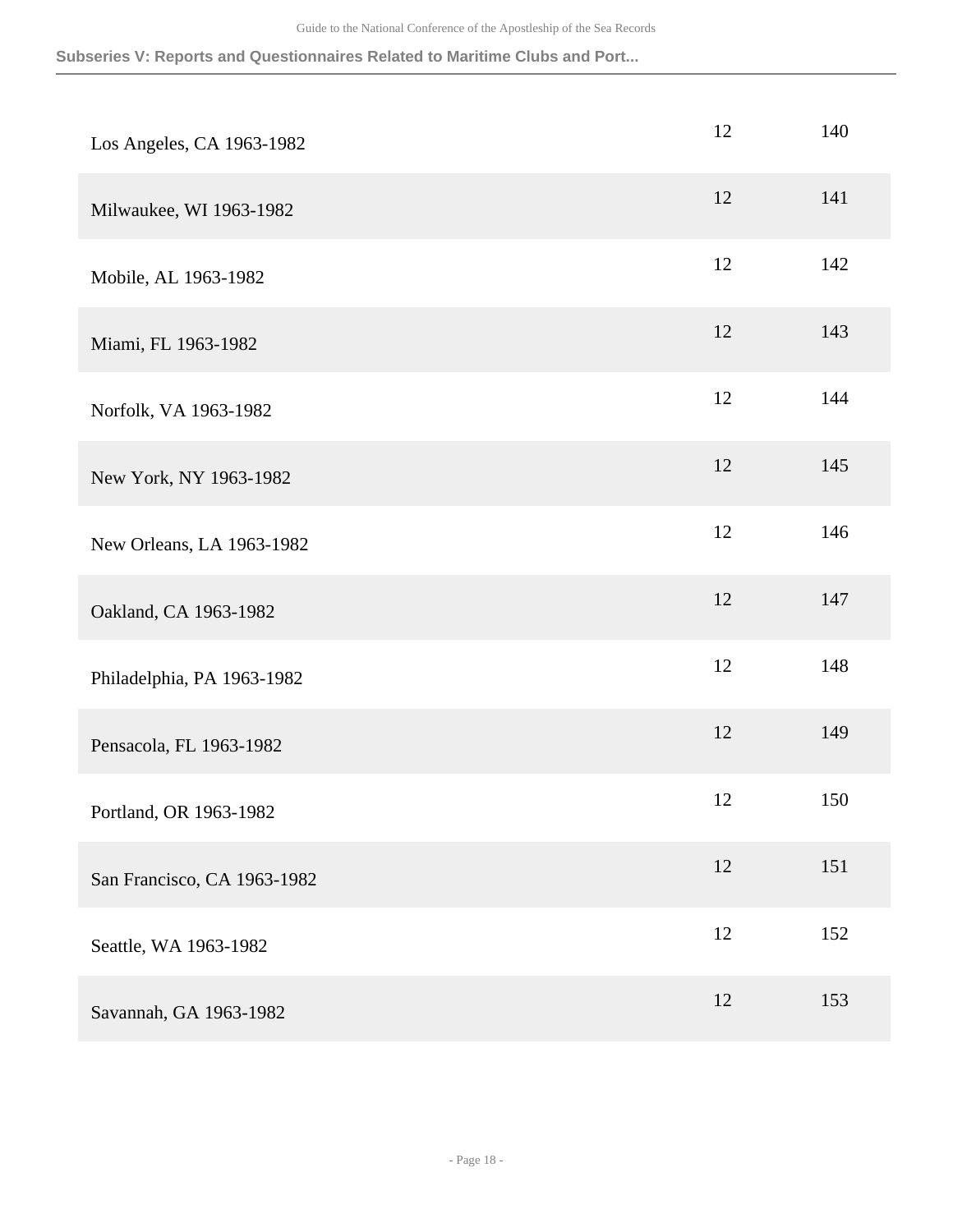| Society of St. Charles 1963-1982                                                                                            |    | 154 |
|-----------------------------------------------------------------------------------------------------------------------------|----|-----|
| Questionnaires sent to dioceses asking whether a mission for the care of<br>seamen is necessary in their dioceses 1963-1982 | 12 | 155 |
| Annual Reports of the Apostleship of the Sea 1957-1973                                                                      |    | 156 |

#### **Subseries VI: Conferences and Meetings 1954-1989**

#### **Scope and Contents note**

This series contains the records of the minutes of the Administrative Board Meeting of the National Conference of the Apostleship of the Sea. At the 9th Annual Meeting of the National Conference of the Apostleship of the Sea, U.S.A., held in Pittsburgh, Pennsylvania, November 9, 1954, an Administrative Board Committee was formed. The first meeting was held after the closing of the 9th Annual Convention on November 9, 1954 and continue up to February 1, 1975. There are the records of the minutes of the Board Meeting of the National Catholic Conference of Seafarers beginning on October 6, 1977 to 1989.

Included are miscellaneous records of the 16th (1961) to the 29th (1974) Annual Meeting of the National Catholic Apostleship of the Sea Conference. The records of the 1st Annual Convention of the National Catholic Conference for Seafarers, held on October 8, 1977, and the 1981 to 1984 proceedings of the Annual Convention of the National Catholic conference for Seafarers and International Council of Seamen's Agencies. Also included are the Proceedings of the North American Maritime Ministry Conference held in 1985.

|                                                                                                               | <b>Box</b> | Folder |
|---------------------------------------------------------------------------------------------------------------|------------|--------|
| Minutes of Administrative Board Meeting of the National Conference of<br>the Apostleship of the Sea 1954-1975 | 13         | 157    |
| Minutes of Administrative Board Meeting of the National Catholic<br>Conference for Seafarers 1977-1986        | 13         | 158    |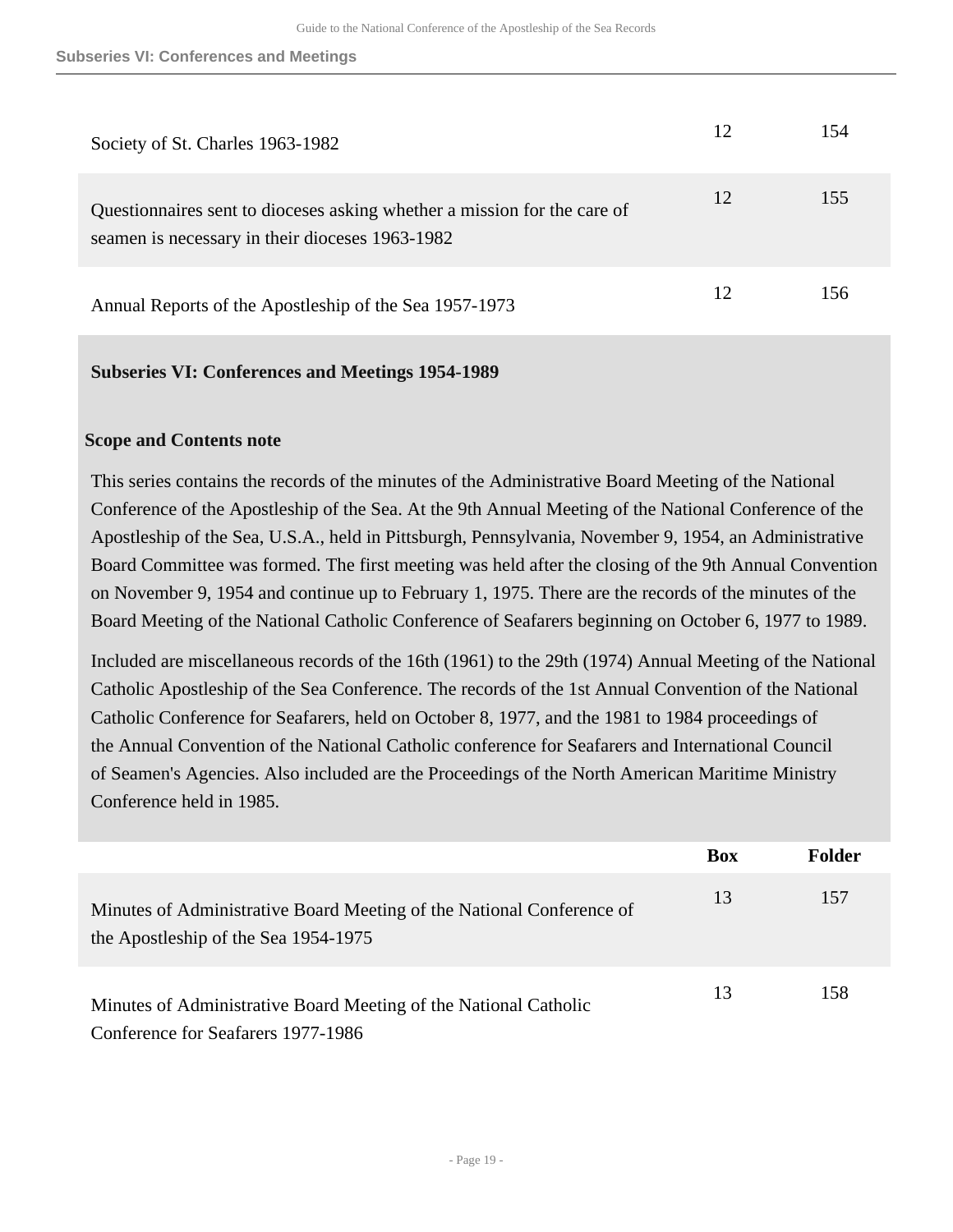#### **Subseries VI: Conferences and Meetings**

| Minutes of Administrative Board Meeting of the National Catholic<br>Conference for Seafarers 1986-1989 | 13 | 159 |
|--------------------------------------------------------------------------------------------------------|----|-----|
| 16th Annual Meeting of the National Catholic Apostleship of the Sea<br>Conference 1961                 | 13 | 160 |
| 17th Annual Meeting of the National Catholic Apostleship of the Sea<br>Conference 1962                 | 13 | 161 |
| 19th Annual Meeting of the National Catholic Apostleship of the Sea<br>Conference 1964                 | 13 | 162 |
| 20th Annual Meeting of the National Catholic Apostleship of the Sea<br>Conference 1965                 | 13 | 163 |
| 24th Annual Meeting of the National Catholic Apostleship of the Sea<br>Conference 1969                 | 13 | 164 |
| 25th Annual Meeting of the National Catholic Apostleship of the Sea<br>Conference 1970                 | 13 | 165 |
| 26th Annual Meeting of the National Catholic Apostleship of the Sea<br>Conference 1971                 | 13 | 166 |
| 28th Annual Meeting of the National Catholic Apostleship of the Sea<br>Conference 1973                 | 13 | 167 |
| National Catholic Conference for Seafarers: 1st Annual Convention, Green<br>Bay, WI 1977               | 14 | 168 |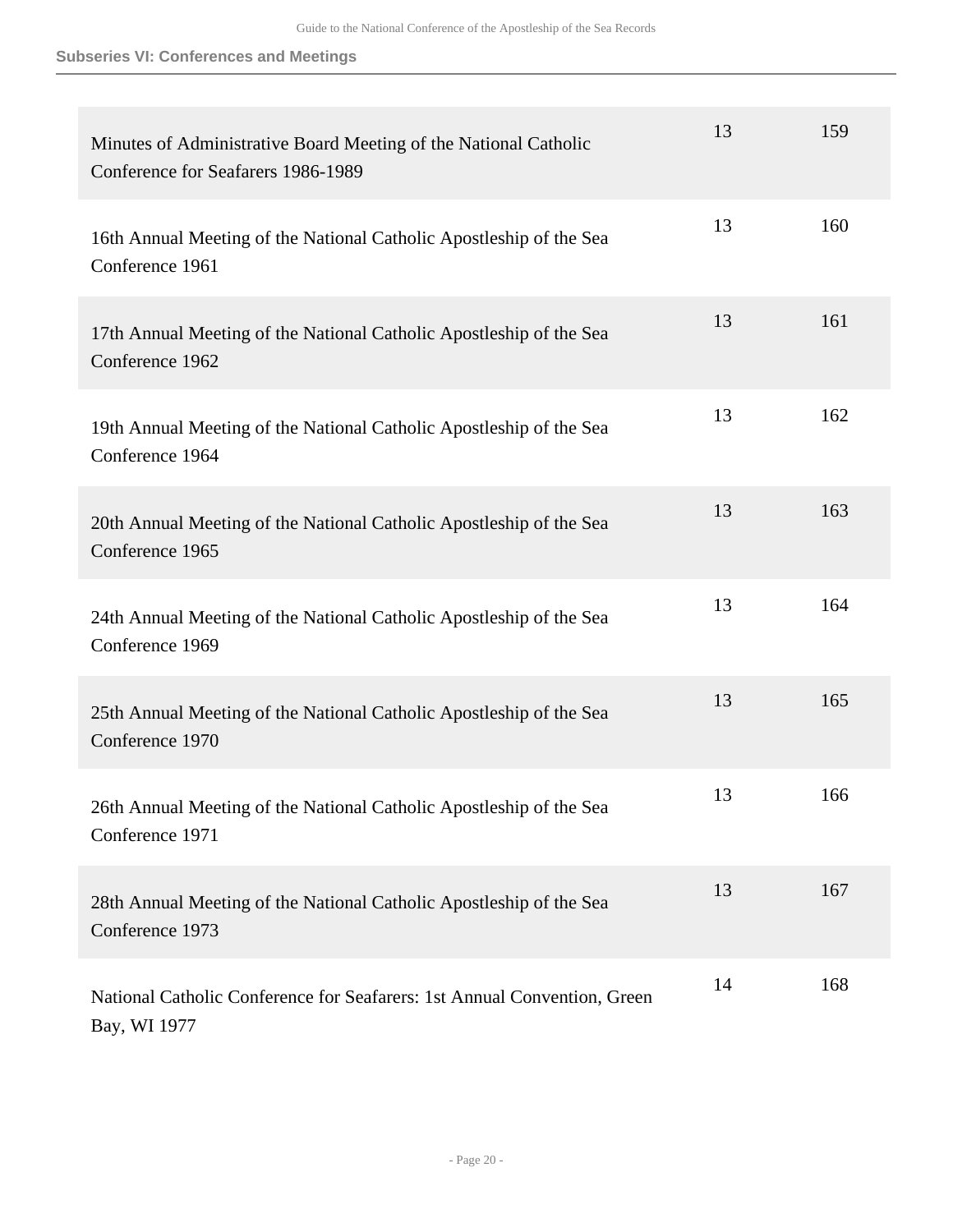**Subseries VII: Articles, Addresses, Bulletins, and Reports**

| Annual Conventions, National Catholic Conference for Seafarers and<br>International Council of Seamen's Agencies 1981-1982        | 14 | 169 |
|-----------------------------------------------------------------------------------------------------------------------------------|----|-----|
| Annual Convention, National Catholic Conference for Seafarers and<br>International Council of Seamen's Agencies, Seattle, WA 1984 | 14 | 170 |
| North American Maritime Ministry Conference 1985                                                                                  | 14 | 171 |
| Great Lakes Port Chaplains and Leaders related to the Seamen's Ministry<br>First Annual Meeting, Chicago, IL 1971                 | 14 | 172 |

**Subseries VII: Articles, Addresses, Bulletins, and Reports undated, 1980-1984** 

|                                                                                         | <b>Box</b> | <b>Folder</b> |
|-----------------------------------------------------------------------------------------|------------|---------------|
| Articles and reports written by McDonough undated                                       | 14         | 173-175       |
| Articles, reports, commentaries, and notes by Robert E. Tracy undated                   | 15         | 176           |
| Articles by John G. Bosch, Frank S. Sanfilippo, James Dillenburg, and<br>others undated | 15         | 177           |
| <b>Brochures</b> undated                                                                | 15         | 178           |
| Bulletins published by the Apostleship of the Sea 1980-1984                             | 15         | 179           |
| Reports undated                                                                         | 15         | 180           |
| Articles undated                                                                        | 15         | 181           |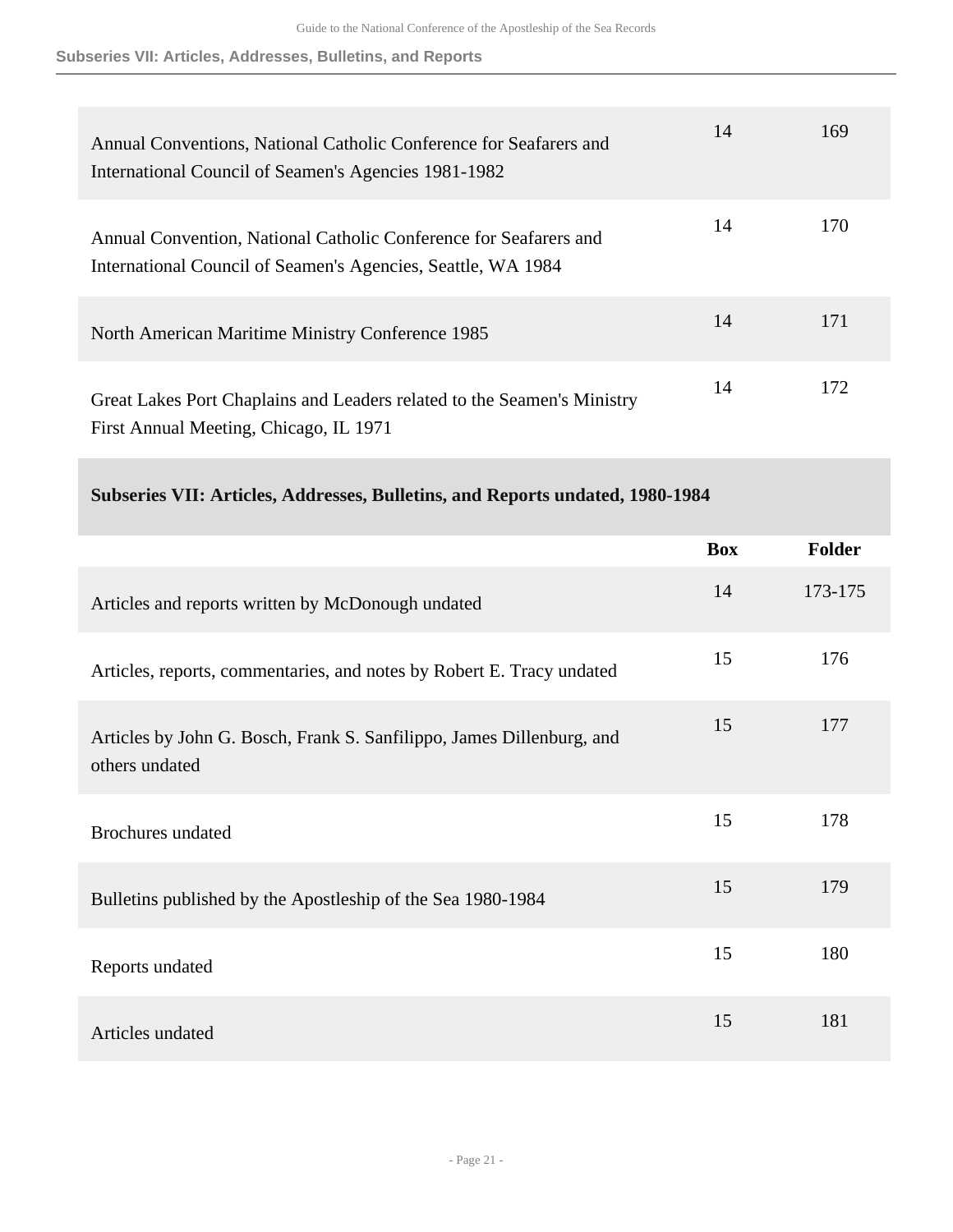**Subseries VIII: Stella Maris Mass and Prayerbooks**

| Speeches, Homilies, and Sermons undated                                                                                                                                                                                              | 15         | 182           |
|--------------------------------------------------------------------------------------------------------------------------------------------------------------------------------------------------------------------------------------|------------|---------------|
| <b>Subseries VIII: Stella Maris Mass and Prayerbooks 1954-1970</b>                                                                                                                                                                   |            |               |
|                                                                                                                                                                                                                                      | <b>Box</b> | Folder        |
| Booklets on the Mass in honor Our Lady Star of the Sea undated                                                                                                                                                                       | 15         | 183           |
| L. Abel Coillouet's letters to bishops and chaplains regarding the First<br>sunday of May designation as Apostleship of the Sea Sunday 1954-1960                                                                                     | 15         | 184           |
| Robert E. Tracy's letters regarding the observance of the Apostleship of the<br>Sea Sunday 1964-1970                                                                                                                                 | 15         | 185           |
| Tracy's correspondence regarding the faculty received from the Sacred<br>Congregation of the Rites whereby the Mass of the Blessed Virgin Mary<br>"Stella Maris" may be celebrated in churches of the Apostleship of the<br>Sea 1964 | 15         | 186           |
| Prayerbooks for Catholic Seafarers undated                                                                                                                                                                                           | 15         | 187           |
| <b>Subseries IX: Miscellaneous Material 1947-1988</b>                                                                                                                                                                                |            |               |
|                                                                                                                                                                                                                                      | <b>Box</b> | <b>Folder</b> |
| Clippings written for <i>The Progress</i> by John J. Murphey, Chaplain of the<br>Seattle Catholic Seamen's Club 1950-1952                                                                                                            | 16         | 188           |
| Scrapbook of information for several Catholic Maritime Clubs undated                                                                                                                                                                 | 16         | 189           |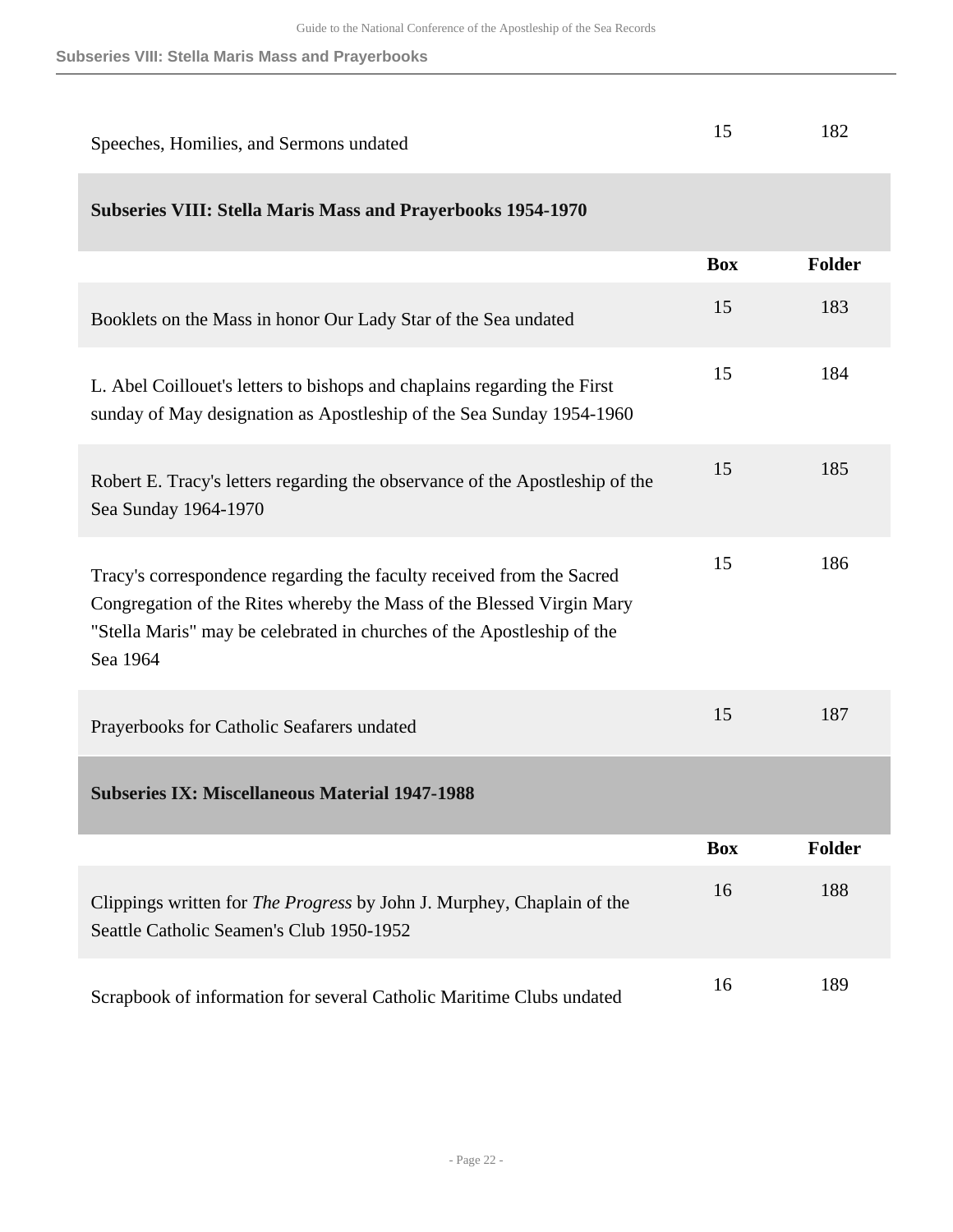| Photographs: L. Abel Coillouet, Joseph Francis Rummel, Thomas J.<br>McDonough undated                                                                                       | 16 | 190 |
|-----------------------------------------------------------------------------------------------------------------------------------------------------------------------------|----|-----|
| Photographs: From 23rd Annual Meeting. Images of Tracy and<br>McDonough. 1968                                                                                               | 16 | 191 |
| Photographs: Rene H. Gracida and James Dillenburg undated                                                                                                                   | 16 | 192 |
| <i>Nations Catholic welfare Council News Service</i> (domestic)<br>clippings $1947-1972$                                                                                    | 16 | 193 |
| Silvano M. Tomasi's article, "Pastoral and Canonical Innovation of<br>Pastoralis Migratorum Cura" and The Newcomers and the Bible by A.<br>Lacoque and F.R. Vasquez undated | 16 | 194 |
| International Christian Maritime Association and the International Council<br>of Seamen's Agencies 1981-1988                                                                | 16 | 195 |

### **Subseries X: Catholic Maritime News 1944-1990**

#### **Scope and Contents note**

This series contains copies of the Catholic Maritime News published by the Apostleship of the Sea. Included is the first copy (or issue) published in 1944 up to and including 1990. There are four volumes containing the Bulletins from 1944 to 1971 and loose copies for the years 1972 to 1990.

|                           | <b>Box</b> | <b>Folder</b> |
|---------------------------|------------|---------------|
| Volume I and II 1944-1949 |            | 196           |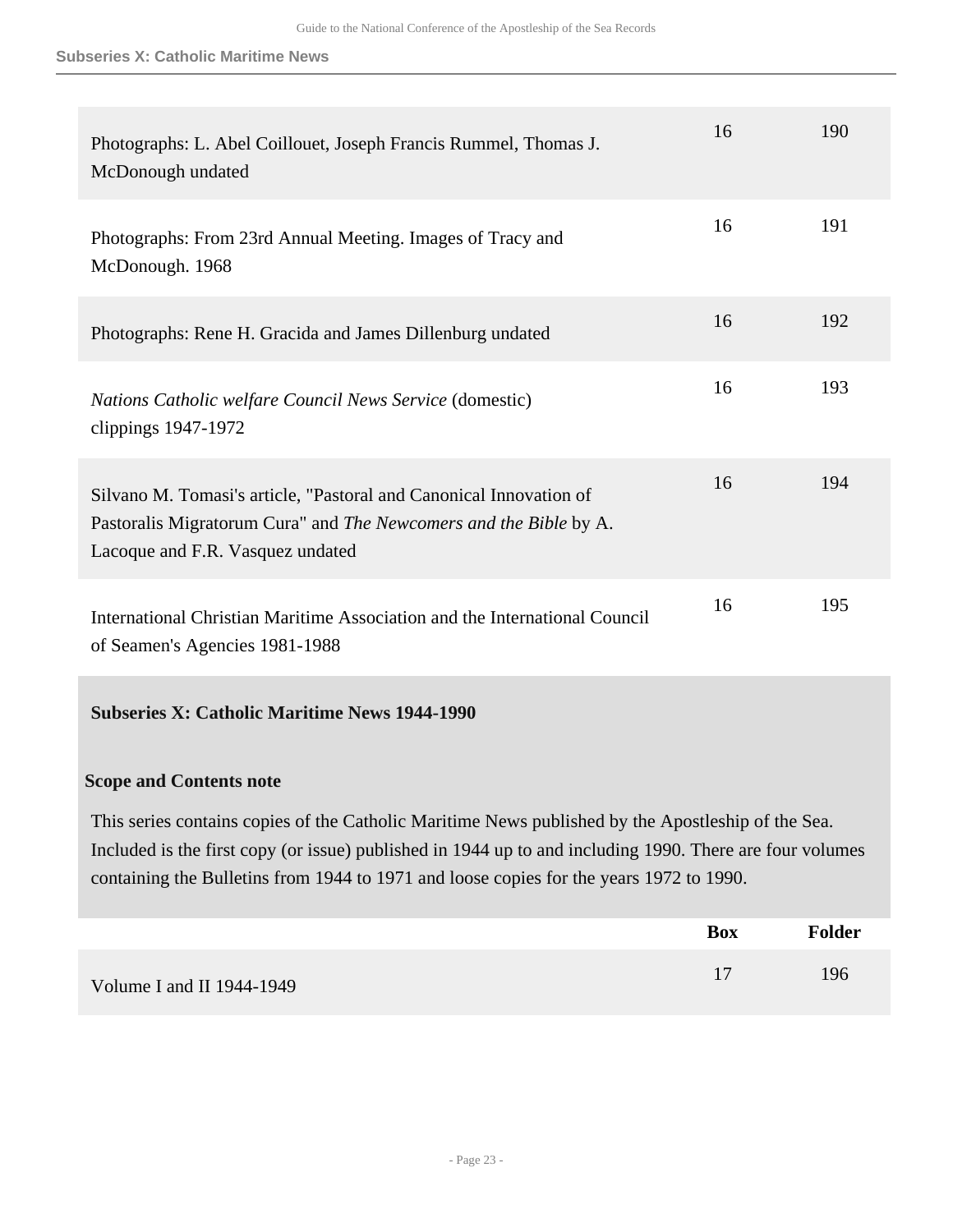| Volume III and IV 1950-1971 | 17 | 197     |
|-----------------------------|----|---------|
| Loose Copies 1972-1980      | 17 | 198-206 |
| Loose Copies 1981-1990      | 18 | 207-216 |

### **Subseries XI: Financial Records 1977-1989**

#### **Scope and Contents note**

Included with the Financial Records series are the Treasurers' reports, Annual Promoters' accounts, and the Episcopal Promoters' subsidies to Port Chaplains. Also included are bank deposit receipts, bank statements of checking accounts, check stubs, invoices, records of salaries paid, and other miscellaneous items. The records are dated from 1977 to 1989, and are arranged in a rough chronological order.

|                             | <b>Box</b> | <b>Folder</b> |
|-----------------------------|------------|---------------|
| Financial Records 1977-1981 | 19         | 217-225       |
| Financial Records 1981-1982 | 20         | 226-230       |
| Financial Records 1982-1983 | 21         | 231-239       |
| Financial Records 1984-1985 | 22         | 240-245       |
| Financial Records 1985-1986 | 23         | 246-253       |
| Financial Records 1986-1987 | 24         | 254-259       |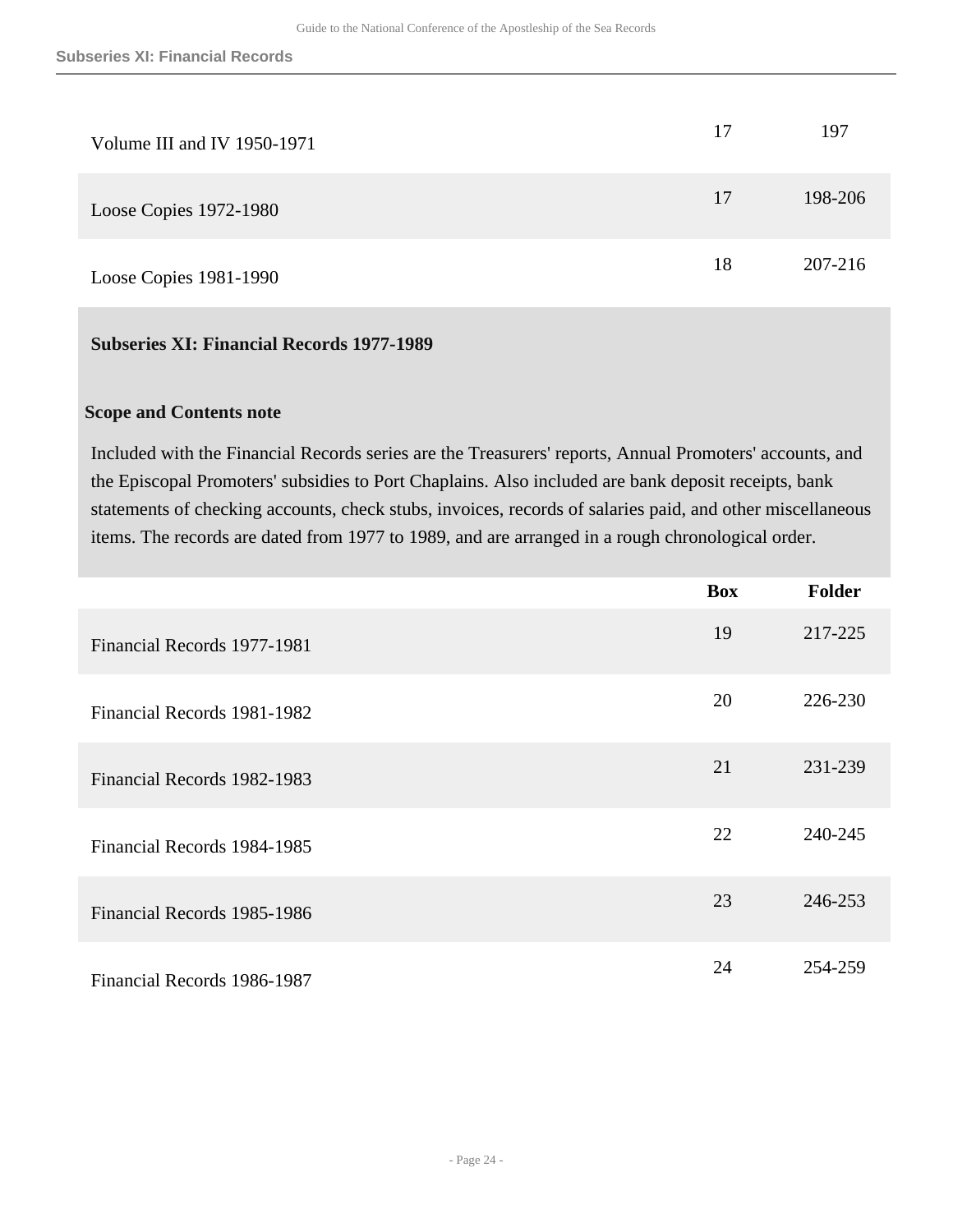**Series B: US Apostleship of the Sea Conference with the Pontifical Commiss...**

| Financial Records 1988-1989 | 25 | 260-262 |
|-----------------------------|----|---------|
|                             |    |         |

<span id="page-24-0"></span>**Series B: US Apostleship of the Sea Conference with the Pontifical Commission on Migration and Tourism and International Congresses and Conferences of the Apostleship of the Sea 1943-1987** 

| <b>Subseries I: Report on visit to the United States and Canada by</b><br>Reverend Monsignor F.S. Frayne in 1966 1966 | <b>Box</b><br>25 | <b>Folder</b><br>263-264 |
|-----------------------------------------------------------------------------------------------------------------------|------------------|--------------------------|
| <b>Scope and Contents note</b>                                                                                        |                  |                          |
| Included are two copies of a report on visitations made to various ports                                              |                  |                          |
| of the United States and Canada, by the Very Rev. Monsignor Frances                                                   |                  |                          |
| S. Frayne, member of the Permanent Bureau of the Apostolatus Maris,                                                   |                  |                          |
| during a visit in the United States on April/May 1966. The report was                                                 |                  |                          |
| critical of the methods used running the Apostleship of the Sea Clubs.                                                |                  |                          |
| The series also contains letters between Bishop Tracy, Monsignor                                                      |                  |                          |

charges made by Monsignor Frayne. 1966.

Frayne, Fr. McDonough, and other Sea Chaplains responding to the

#### **Subseries II: Correspondence 1952-1987**

#### **Scope and Contents note**

Included is the correspondence of the Most Rev. L. Abel Coillouet, Most Rev. Leo R. Smith, Most Rev. Robert E. Tracy, Rev. Rene H. Gracida, and Rev. James P. Keating with the Apostolic Delegate to the U.S., Apostolatus Maris, the International Secretariat, and the Pontifical Commission for Migration and Tourism.

|                                                                    | <b>Box</b> | Folder |
|--------------------------------------------------------------------|------------|--------|
| Letters from the Apostolic Delegate to L. Abel Coillouet 1952-1959 | 25         | 265    |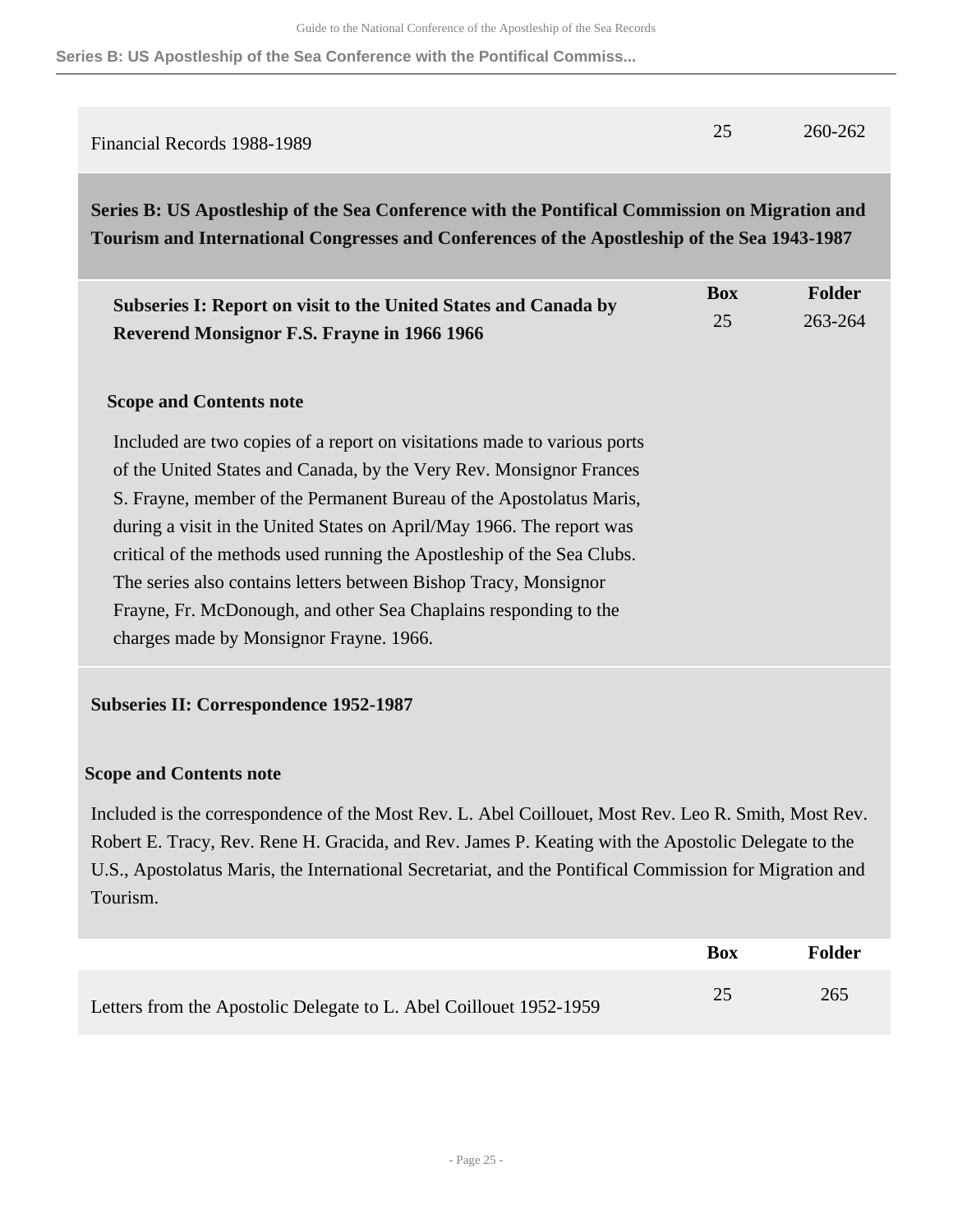| Letters to the Apostolic Delegate from L. Abel Coillouet 1953-1959                               | 25 | 266     |
|--------------------------------------------------------------------------------------------------|----|---------|
| Letters from the Apostolatus Maris to L. Abel Coillouet 1952-1959                                | 25 | 267     |
| Letters to the Apostolatus Maris from L. Abel Coillouet 1955-1959                                | 25 | 268     |
| Letters from the Apostolic Delegate to Leo R. Smith 1962-1963                                    | 25 | 269     |
| Letters to the Apostolic Delegate from Leo R. Smith 1961-1963                                    | 25 | 270     |
| Letters from the Apostolic Delegate to Robert E. Tracy 1965-1975                                 | 25 | 271     |
| Letters to the Apostolic Delegate from Robert E. Tracy 1964-1975                                 | 25 | 272     |
|                                                                                                  |    |         |
| Letters from the Apostolatus Maris to Robert E. Tracy 1965-1971                                  | 25 | 273-274 |
| Letters from the Pontifical Commission for Migration and Tourism to<br>Robert E. Tracy 1972-1975 | 25 | 275     |
| Letters from the Pontifical Commission for Migration and Tourism to<br>Robert E. Tracy 1972-1975 | 26 | 276     |
| Letters to Robert E. Tracy 1964-1975                                                             | 26 | 277     |
| Letters from the Pontifical Commission for Migration and Tourism to<br>Rene H. Gracida 1977-1987 | 26 | 278-282 |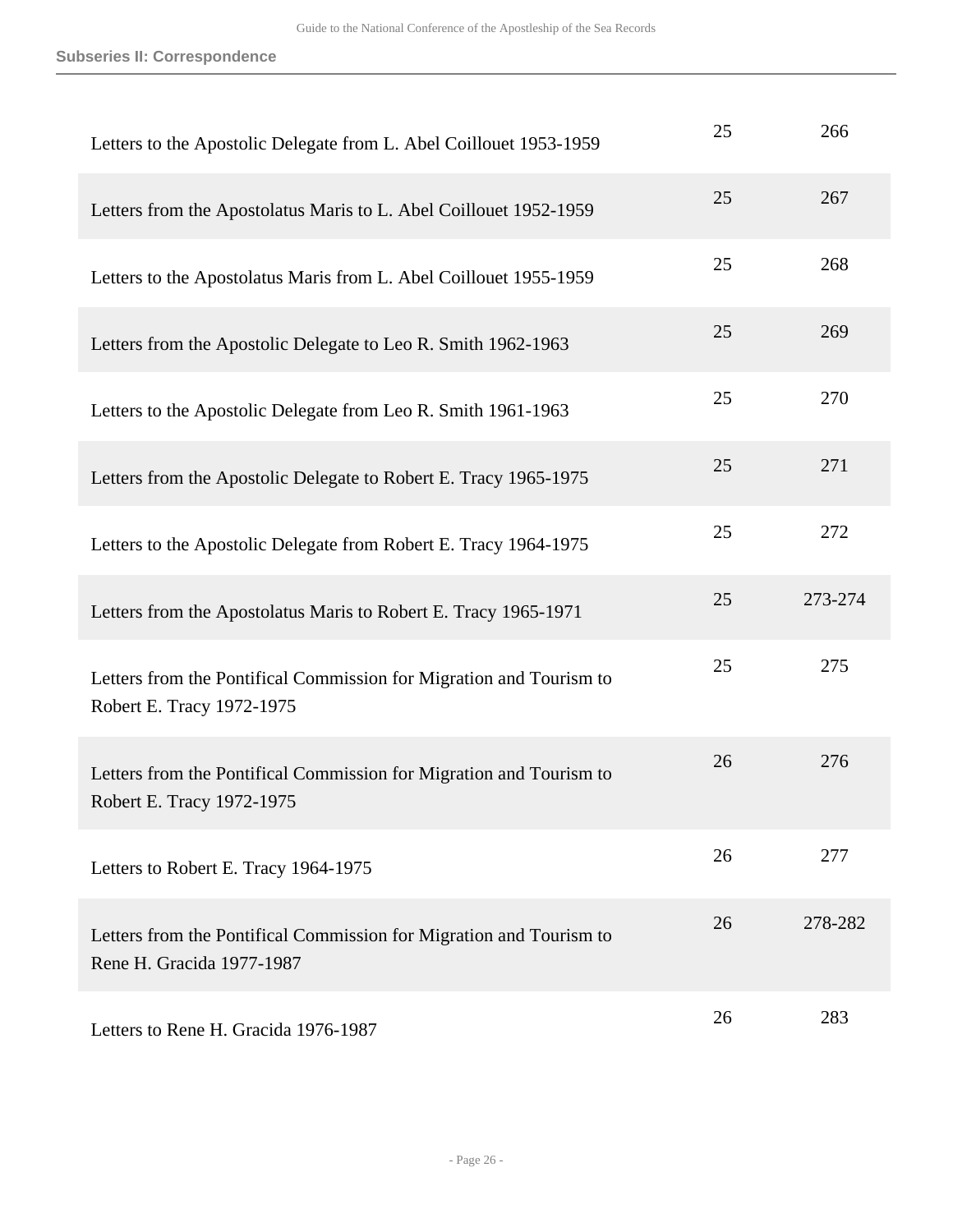**Subseries III: Material on Superior Council of Apostolatus Maris and the P...**

| Letters to and from James P. Keating 1972-1980                                                                                                                                                                                                    | 26         | 284           |
|---------------------------------------------------------------------------------------------------------------------------------------------------------------------------------------------------------------------------------------------------|------------|---------------|
| Subseries III: Material on Superior Council of Apostolatus Maris and the Pontifical Commission<br>for Migration and Tourism 1957-1972                                                                                                             |            |               |
|                                                                                                                                                                                                                                                   | <b>Box</b> | <b>Folder</b> |
| First Meeting of the Superior Council of Apostolatus Maris 1967                                                                                                                                                                                   | 26         | 285           |
| Laws enacted by the Sacred Consistorial Congregation and material from<br>the International Secretariat of Apostolatus Maris 1957, 1960                                                                                                           | 26         | 286           |
| Booklets: Laws Framed for the Apostleship of the Sea; General Directory<br>of the Pastoral of Tourism; and two directives, "New Norms for the<br>Care of Migrants" and <i>Instruction on the Pastoral Care of People Who</i><br>Migrate 1957-1969 | 26         | 287           |
| "Apostolicae Caritatis" of Pope Paul VI, Instruction on the Pastoral<br>Care of the Seafarers, and other printed material from the New Pontifcal<br>Commission for Migrants and Tourists 1970-1972                                                | 26         | 288           |
| Addresses by Archibishop Emanuele Charizio, Pro-President of the<br>Pontifical Commission for Migrants and Itinerant Peoples undated                                                                                                              | 26         | 289           |
| Subseries IV: Bulletins, Circulars, Apostolatus Maris, On the Move-Migrazioni e Turismo, and<br>other publications 1943-1987                                                                                                                      |            |               |

**Box Folder**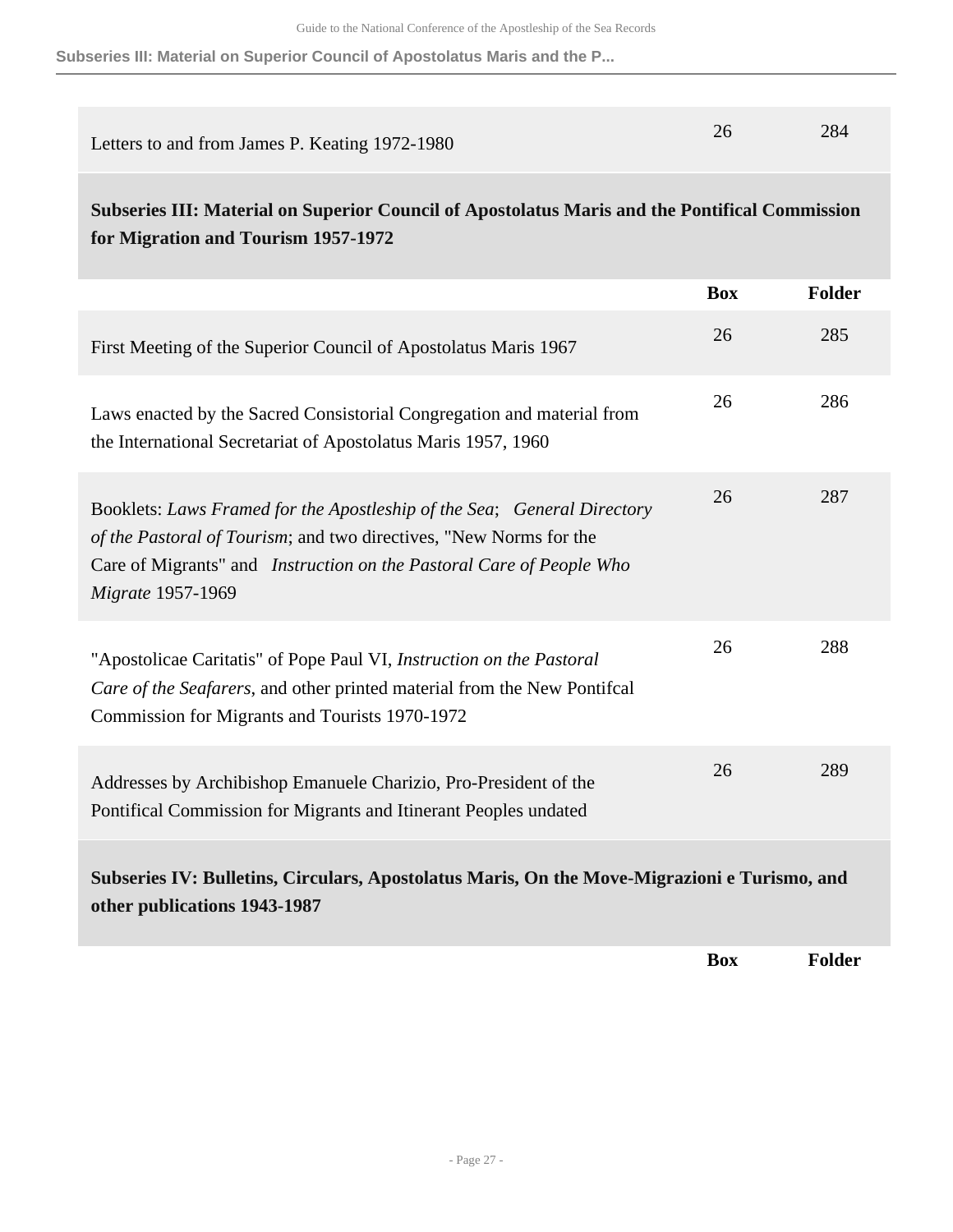#### **Subseries V: International Congresses of the Apostleship of the Sea**

| Articles: "Historical Notes, 1922-1955" by F. Lambrechts, and<br>"Reorganization of the International Structure of the Apostleship of the<br>Sea" after 1955 | 26         | 290           |
|--------------------------------------------------------------------------------------------------------------------------------------------------------------|------------|---------------|
| <b>AMIC News Service 1952-1958</b>                                                                                                                           | 26         | 291           |
| Ferretto, Giuseppe, L'Apostolato Del Mare, IPSI, Pompei 1958                                                                                                 | 27         | 292           |
| Apostolatus Maris - Information Bulletin 1965-1987                                                                                                           | 27         | 293-294       |
| Pontifical Commission for the Pastoral Care of Migrants and Itinerant<br>Peoples: Information Circular 1972-1974                                             | 28         | 295           |
| Apostolatus Maris Review 1960-1969                                                                                                                           | 28         | 296-297       |
| On the Move Review - Migrazione e Turismo 1971-1983                                                                                                          | 29         | 298-300       |
| On the Move Review - Migrazione e Turismo 1971-1983                                                                                                          | 30         | 301-303       |
| Apostleship of the Sea Magazine 1943-1957                                                                                                                    | 21         | 304           |
| Subseries V: International Congresses of the Apostleship of the Sea 1950-1987                                                                                |            |               |
|                                                                                                                                                              | <b>Box</b> | <b>Folder</b> |
| XII International Congress, Rome 1950                                                                                                                        | 31         | 305           |

International Conference of Apostolatus Maris, Paris 1953 31 306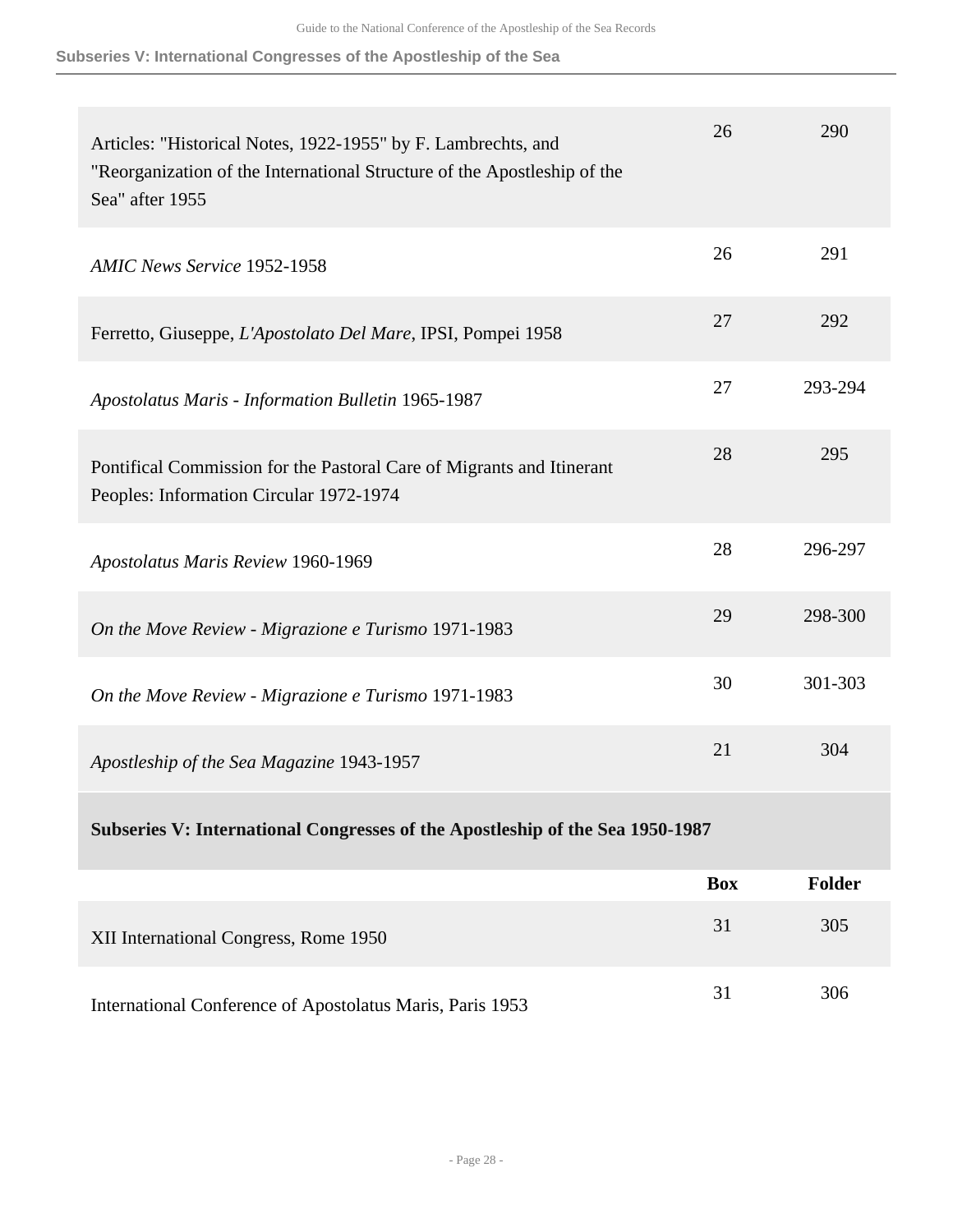#### **Series C: Peter Anson and Arthur Gannon**

<span id="page-28-0"></span>

| Hamburg Conference 1956                                                                                                             | 31         | 307           |
|-------------------------------------------------------------------------------------------------------------------------------------|------------|---------------|
| V Conference of the Apostleship of the Sea, Rome 1961                                                                               | 31         | 308           |
| Apostolatus Maris: The Maritime World in the Light of the Vatican II -<br>European Study Days of the Maritime Pastoral, Lisbon 1967 | 31         | 309           |
| XV World Congress of the Apostleship of the Sea, Rome 1972                                                                          | 31         | 310           |
| International Meeting, Rome 1974                                                                                                    | 31         | 311           |
| Pontifical Commission for Migrants and Itinerant Peoples, XVI the World<br>Congress, Hong Kong 1977                                 | 32         | 312-313       |
| III World Congress for the Pastoral Care of Tourism, Rome 1984                                                                      | 32         | 314           |
| XVIII World Congress of the Apostleship of the Sea, Mombasa,<br>Kenya 1987                                                          | 32         | 315           |
| <b>Series C: Peter Anson and Arthur Gannon 1960s-1970s</b>                                                                          |            |               |
|                                                                                                                                     | <b>Box</b> | <b>Folder</b> |
| Two articles on the Apostleship of the Sea by Peter Anson undated                                                                   | 32         | 316           |
| Tracy's notes on Inventory of Historical Material of Peter Anson undated                                                            | 32         | 317           |
| Letter between Tracy and Anson 1975                                                                                                 | 32         | 318           |